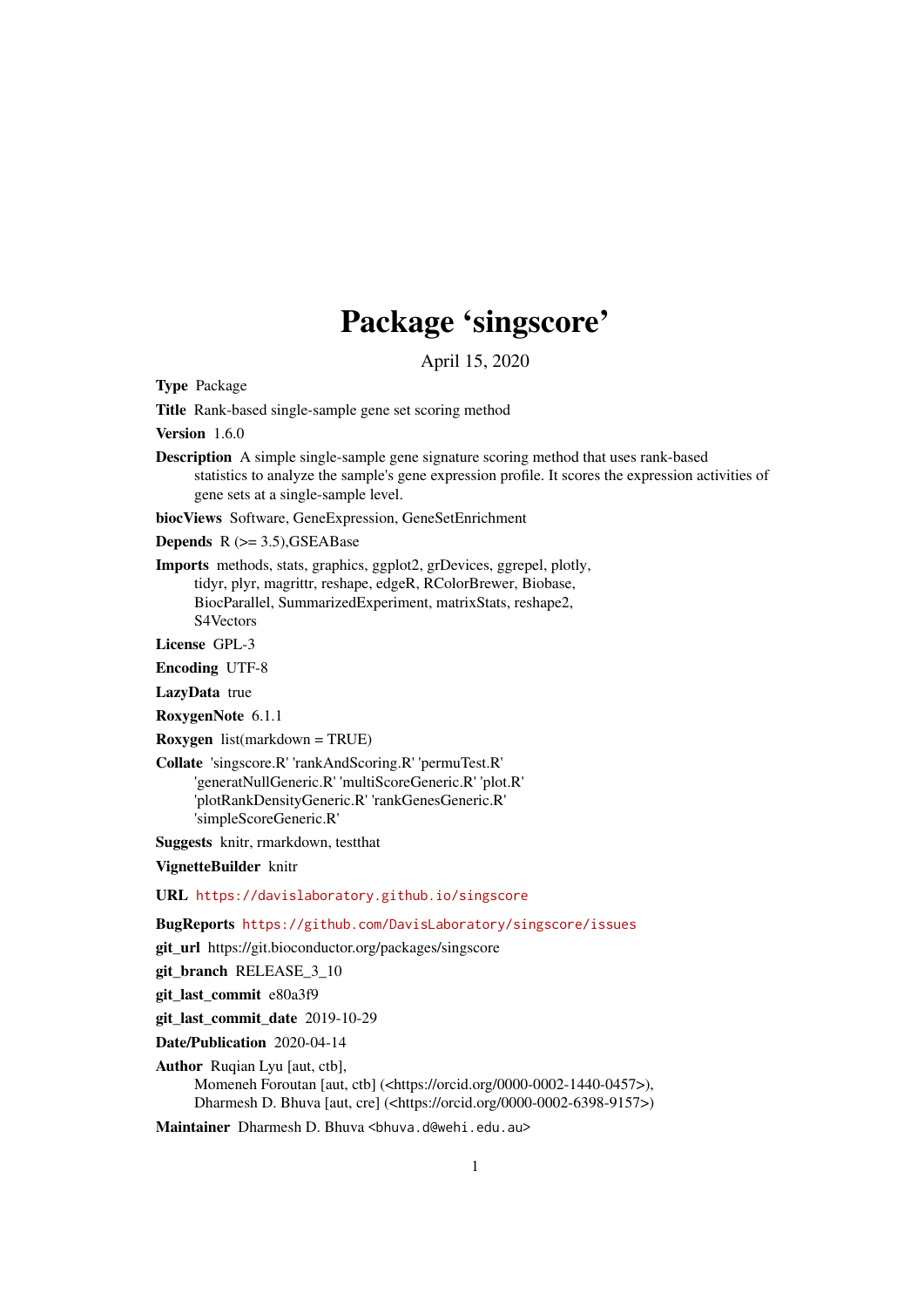# <span id="page-1-0"></span>R topics documented:

| Index |                                                                                                                                    | 20             |
|-------|------------------------------------------------------------------------------------------------------------------------------------|----------------|
|       |                                                                                                                                    |                |
|       |                                                                                                                                    |                |
|       | $\text{toy\_expr\_se} \dots \dots \dots \dots \dots \dots \dots \dots \dots \dots \dots \dots \dots \dots \dots \dots \dots \dots$ |                |
|       |                                                                                                                                    |                |
|       |                                                                                                                                    |                |
|       |                                                                                                                                    |                |
|       |                                                                                                                                    |                |
|       |                                                                                                                                    |                |
|       |                                                                                                                                    |                |
|       |                                                                                                                                    |                |
|       |                                                                                                                                    |                |
|       |                                                                                                                                    |                |
|       |                                                                                                                                    |                |
|       |                                                                                                                                    |                |
|       |                                                                                                                                    | 9              |
|       |                                                                                                                                    | 8              |
|       |                                                                                                                                    | -7             |
|       |                                                                                                                                    | 6              |
|       |                                                                                                                                    | 5              |
|       |                                                                                                                                    | $\overline{4}$ |
|       |                                                                                                                                    |                |

<span id="page-1-1"></span>generateNull *Permutation test for the derived scores of each sample*

#### Description

This function generates a number of random gene sets that have the same number of genes as the scored gene set. It scores each random gene set and returns a matrix of scores for all samples. The empirical scores are used to calculate the empirical p-values and plot the null distribution. The implementation uses [BiocParallel::bplapply\(\)](#page-0-0) for easy access to parallel backends. Note that one should pass the same values to the upSet, downSet, centerScore and bidirectional arguments as what they provide for the simpleScore() function to generate a proper null distribution.

# Usage

```
generateNull(upSet, downSet = NULL, rankData, centerScore = TRUE,
 knownDirection = TRUE, B = 1000, ncores = 1,
  seed = sample.int(1e+06, 1), useBPPARAM = NULL)## S4 method for signature 'vector,missing'
generateNull(upSet, downSet = NULL, rankData,
  centerScore = TRUE, knownDirection = TRUE, B = 1000, ncores = 1,
  seed = sample.int(1e+06, 1), useBPPARAM = NULL)
## S4 method for signature 'GeneSet,missing'
generateNull(upSet, downSet = NULL, rankData,
  centerScore = TRUE, knownDirection = TRUE, B = 1000, ncores = 1,
```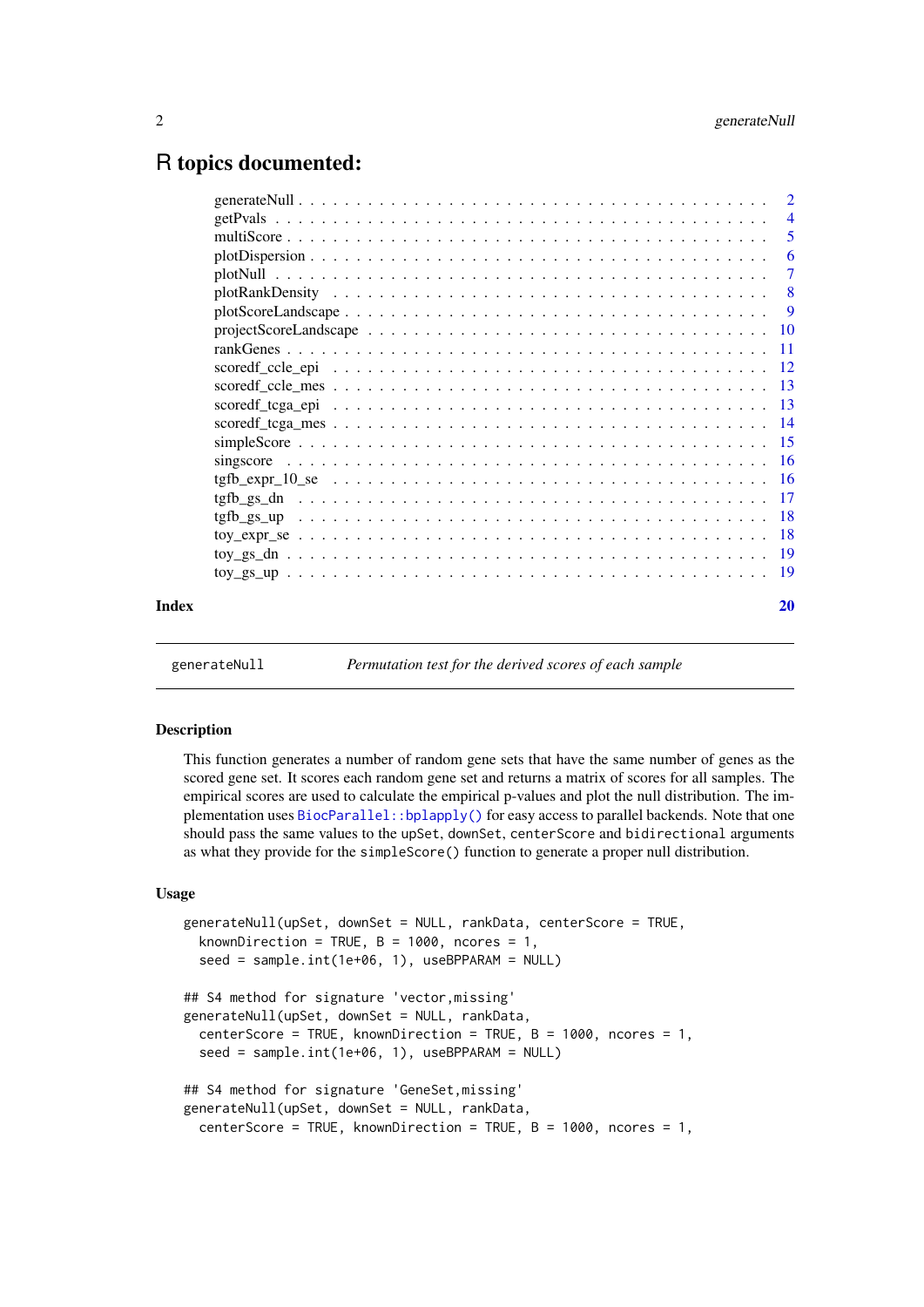#### <span id="page-2-0"></span>generateNull 3

```
seed = sample.int(1e+06, 1), useBPPARAM = NULL)
## S4 method for signature 'vector, vector'
generateNull(upSet, downSet = NULL, rankData,
 centerScore = TRUE, knownDirection = TRUE, B = 1000, ncores = 1,
 seed = sample.int(1e+06, 1), useBPPARAM = NULL)
## S4 method for signature 'GeneSet,GeneSet'
generateNull(upSet, downSet = NULL, rankData,
 centerScore = TRUE, knownDirection = TRUE, B = 1000, ncores = 1,
 seed = sample.int(1e+06, 1), useBPPARAM = NULL)
```
# Arguments

| GeneSet object or a vector of gene Ids, up-regulated gene set                                                                                                                                                                                                                                                                                                                                                                                        |
|------------------------------------------------------------------------------------------------------------------------------------------------------------------------------------------------------------------------------------------------------------------------------------------------------------------------------------------------------------------------------------------------------------------------------------------------------|
| GeneSet object or a vector of gene Ids, down-regulated gene                                                                                                                                                                                                                                                                                                                                                                                          |
| matrix, outcome of function rankGenes()                                                                                                                                                                                                                                                                                                                                                                                                              |
| A Boolean, specifying whether scores should be centered around 0, default as<br><b>TRUE</b>                                                                                                                                                                                                                                                                                                                                                          |
| knownDirection<br>A boolean flag, it deterimines whether the scoring method should derive the<br>scores in a directional mannar when the gene signature only contains one set<br>of gene set (passing the gene set via upSet). It is default as TRUE but one<br>can set the argument to be FALSE to derive the score for a single gene set in<br>a undirectional way. This parameter becomes irrelevant when both upSet and<br>downSet are provided. |
| integer, the number of permutation repeats or the number of random gene sets<br>to be generated, default as 1000                                                                                                                                                                                                                                                                                                                                     |
| integer, the number of CPU cores the function can use                                                                                                                                                                                                                                                                                                                                                                                                |
| integer, set the seed for randomisation                                                                                                                                                                                                                                                                                                                                                                                                              |
| the backend the function uses, if NULL is provided, the function uses the default<br>parallel backend which is the first on the list returned by BiocParallel:: registered()<br>i.e BiocParallel:: registered()[[1]] for your machine. It can be changed<br>explicitly by passing a BPPARAM                                                                                                                                                          |
|                                                                                                                                                                                                                                                                                                                                                                                                                                                      |

# Value

A matrix of empirical scores for all samples

#### Author(s)

Ruqian Lyu

# See Also

[Post about BiocParallel](http://lcolladotor.github.io/2016/03/07/BiocParallel/#.WgXMF61L28U) browseVignettes("BiocParallel")

# Examples

```
ranked <- rankGenes(toy_expr_se)
scoredf <- simpleScore(ranked, upSet = toy_gs_up, downSet = toy_gs_dn)
```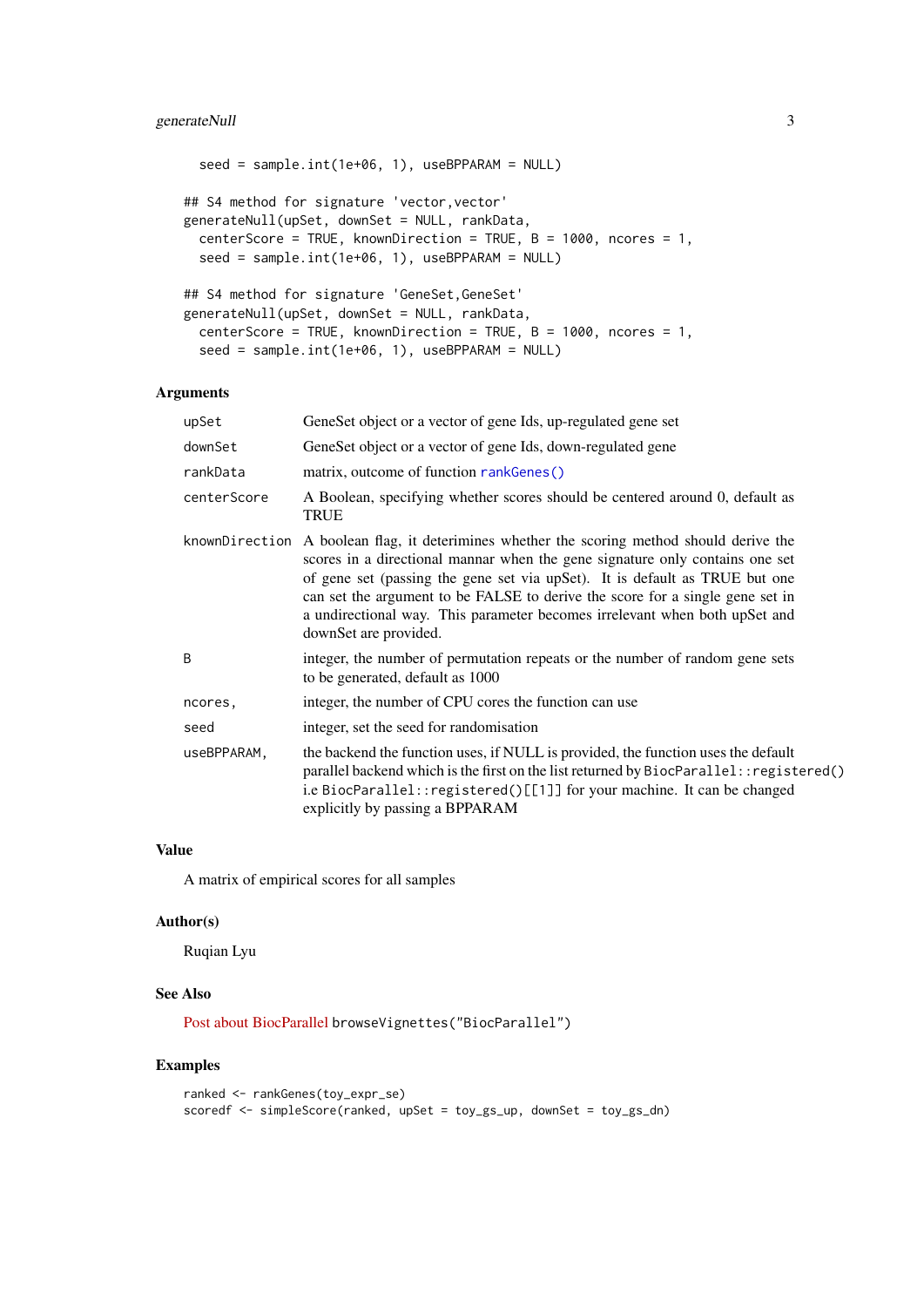```
# find out what backends can be registered on your machine
BiocParallel::registered()
# the first one is the default backend
# ncores = ncores <- parallel::detectCores() - 2
permuteResult = generateNull(upSet = toy_gs_up, downSet = toy_gs_dn, ranked,
centerScore = TRUE, B = 10, seed = 1, ncores = 1)
```
<span id="page-3-1"></span>getPvals *Estimate the empirical p-values*

#### Description

With null distributions estimated using the [generateNull\(\)](#page-1-1) function, p-values are estimated using a one-tailed test. A minimum p-value of 1/B can be achieved with B permutations.

#### Usage

getPvals(permuteResult, scoredf)

#### Arguments

|         | permuteResult A matrix, null distributions for each sample generated using the generateNull()<br>function |
|---------|-----------------------------------------------------------------------------------------------------------|
| scoredf | A data frame, the scored results of samples under test generated using the simple Score ()<br>function    |

#### Value

Estimated p-values for enrichment of the signature in each sample. A p-value of 1/B indicates that the estimated p-value is less than or equal to 1/B.

#### Examples

```
ranked <- rankGenes(toy_expr_se)
scoredf <- simpleScore(ranked, upSet = toy_gs_up, downSet = toy_gs_dn)
# find out what backends can be registered on your machine
BiocParallel::registered()
# the first one is the default backend, and it can be changed explicitly.
# See vignette for more details
permuteResult = generateNull(upSet = toy_gs_up, downSet = toy_gs_dn, ranked,
B =10, seed = 1, useBPPARAM = NULL)
# call the permutation function to generate the empirical scores
# for B times.
pvals <- getPvals(permuteResult,scoredf)
```
<span id="page-3-0"></span>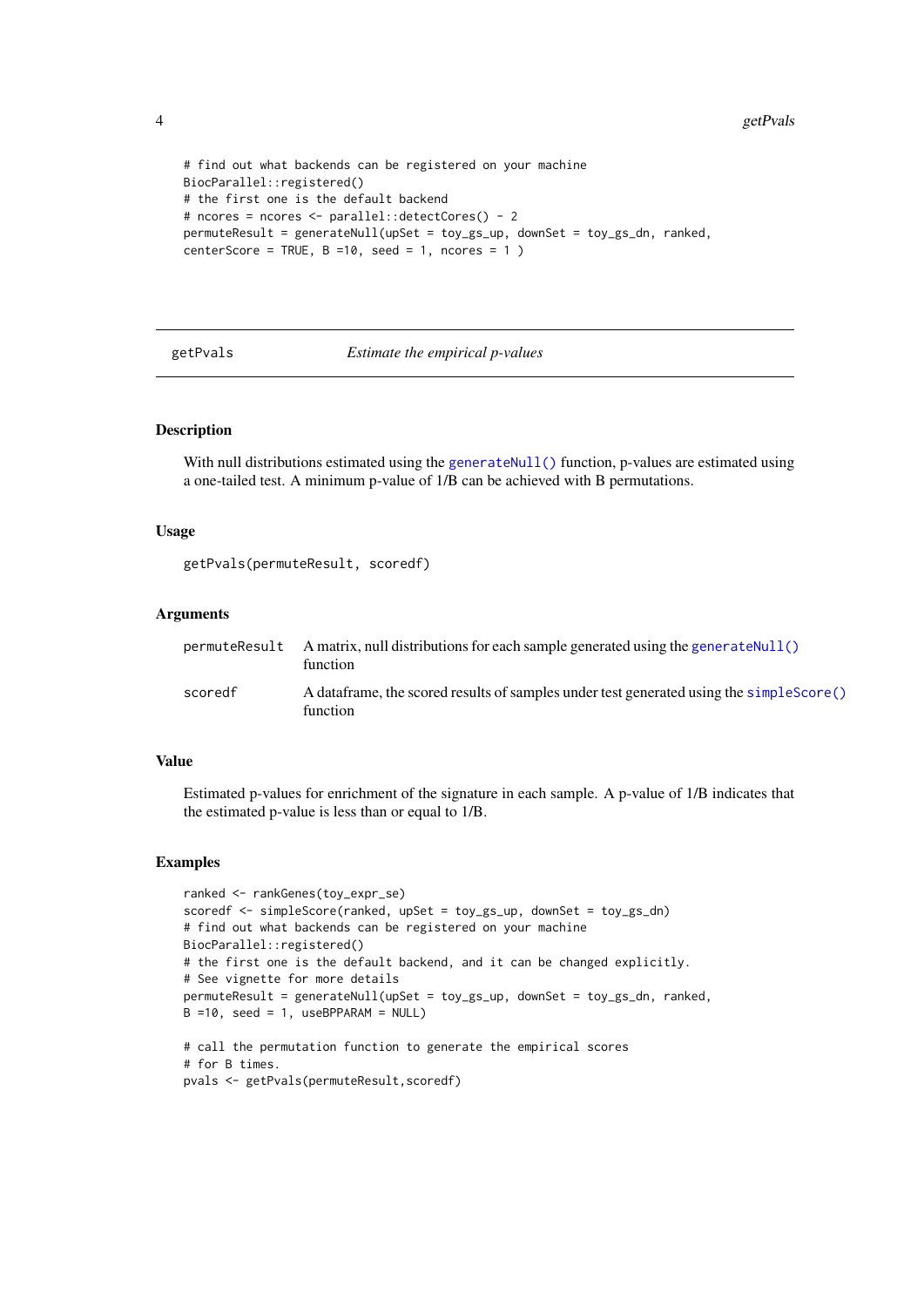<span id="page-4-0"></span>

#### Description

This function computes 'singscores' using a ranked gene expression matrix obtained from the [rankGenes\(\)](#page-10-1) function and a GeneSetCollection object or a list of GeneSet objects. It returns a list of two matrices containing the scores and dispersions. This function should be used when scoring needs to be performed for multiple signatures. It is faster than applying [simpleScore\(\)](#page-14-1) across the different signatures independently.

#### Usage

```
multiScore(rankData, upSetColc, downSetColc, subSamples = NULL,
  centerScore = TRUE, dispersionFun = mad, knownDirection = TRUE)
## S4 method for signature 'matrix, GeneSetCollection, missing'
multiScore(rankData,
 upSetColc, downSetColc, subSamples = NULL, centerScore = TRUE,
  dispersionFun = mad, knownDirection = TRUE)
```

```
## S4 method for signature 'matrix, GeneSetCollection, GeneSetCollection'
multiScore(rankData,
  upSetColc, downSetColc, subSamples = NULL, centerScore = TRUE,
```
dispersionFun = mad, knownDirection = TRUE)

```
## S4 method for signature 'matrix,list,missing'
multiScore(rankData, upSetColc,
  downSetColc, subSamples = NULL, centerScore = TRUE,
  dispersionFun = mad, knownDirection = TRUE)
```

```
## S4 method for signature 'matrix, list, list'
multiScore(rankData, upSetColc, downSetColc,
  subSamples = NULL, centerScore = TRUE, dispersionFun = mad,
  knownDirection = TRUE)
```

| rankData    | A matrix object, ranked gene expression matrix data generated using the rankGenes()<br>function                                             |
|-------------|---------------------------------------------------------------------------------------------------------------------------------------------|
| upSetColc   | A GeneSetCollection object or a list of GeneSet objects of up-regulated (or<br>mixed, see simpleScore) gene sets.                           |
| downSetColc | A GeneSetCollection object or a list of GeneSet objects of down-regulated gene<br>sets. NULL otherwise.                                     |
| subSamples  | A vector of sample labels/indices that will be used to subset the rankData matrix.<br>All samples will be scored if not provided            |
| centerScore | A Boolean, specifying whether scores should be centered around 0, default as<br>TRUE. Note: scores never centered if knownDirection = FALSE |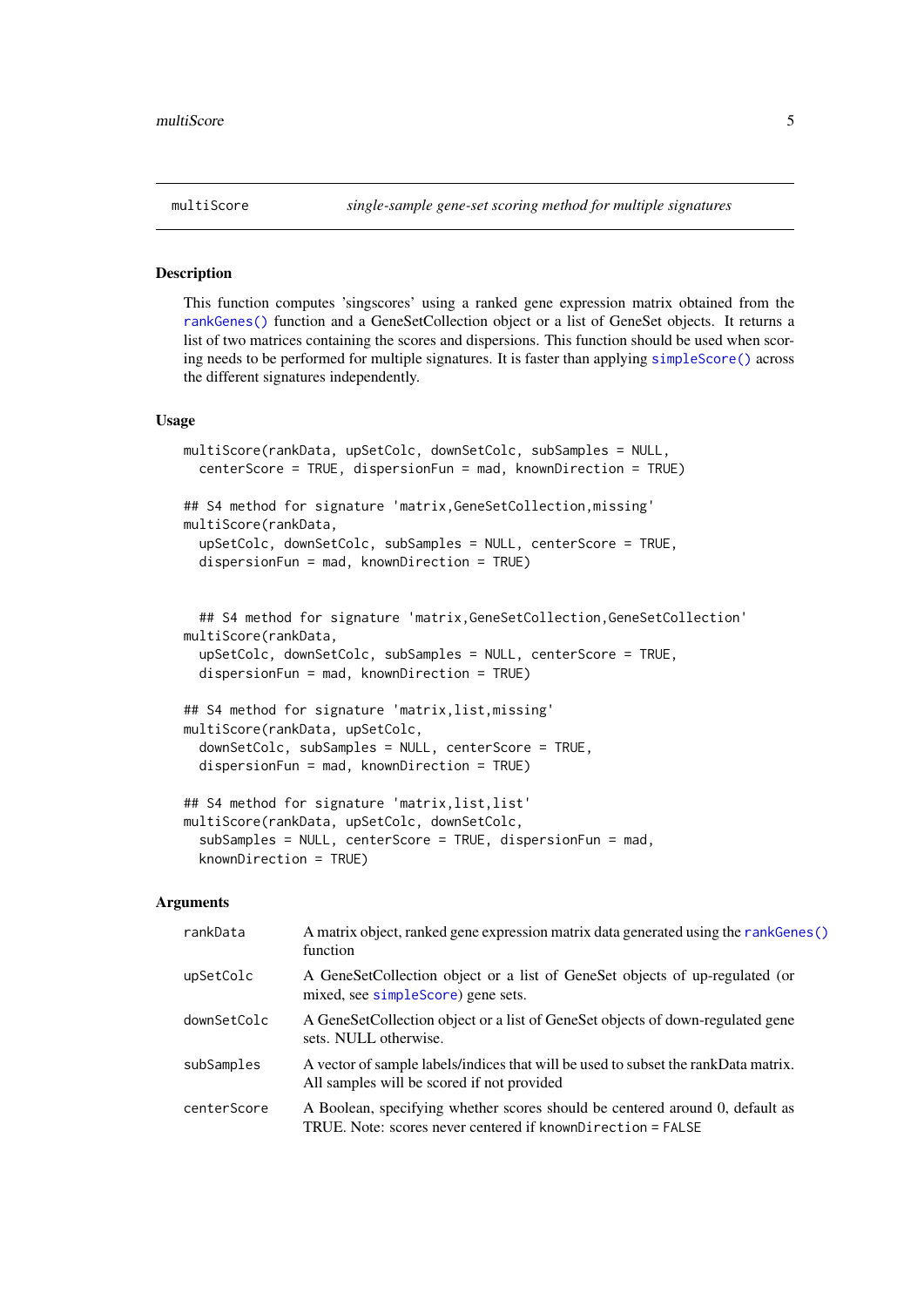<span id="page-5-0"></span>

| dispersion Fun A function, dispersion function with default being mad                                                                                                                                                                                                                                                                                                                                                     |
|---------------------------------------------------------------------------------------------------------------------------------------------------------------------------------------------------------------------------------------------------------------------------------------------------------------------------------------------------------------------------------------------------------------------------|
| knownDirection A boolean, determining whether the gene set should be considered to be direc-<br>tional or not. A gene set is directional if the type of genes in it are known i.e.<br>up- or down-regulated. This should be set to TRUE if the gene set is composed<br>of both up- AND down-regulated genes. Defaults to TRUE. This parameter<br>becomes irrelevant when both upSet(Colc) and downSet(Colc) are provided. |
|                                                                                                                                                                                                                                                                                                                                                                                                                           |

# Value

A list of two matrices containing the scores and dispersions

#### See Also

[rank](#page-0-0) ["GeneSet"](#page-0-0)

# Examples

```
ranked <- rankGenes(toy_expr_se)
setName(toy_gs_up) = "toy_gs_up"
setName(toy_gs_dn) = "toy_gs_dn"
gslist <- list(toy_gs_up, toy_gs_dn)
```

```
gscolc <- GSEABase::GeneSetCollection(gslist)
scoredf <- multiScore(ranked, upSetColc = gscolc)
```
plotDispersion *Plot the score v.s. despersion for all samples*

# Description

This function takes the output from the simpleScore() function and generates scatter plots of score vs. dispersion for the total score, the up score and the down score of samples. If you wish to use the plotting function but with some customized inputs (instead of outputs from simpleScore function), you need to make sure the formats are the same. To be specific, you need to have columns names "TotalScore" "TotalDispersion" "UpScore" "UpDispersion" "DownScore" "DownDispersion" and rows names as samples.

#### Usage

```
plotDispersion(scoredf, annot = NULL, annot_name = "",
  sampleLabels = NULL, alpha = 1, size = 1, textSize = 1.2,
  isInteractive = FALSE)
```

| scoredf    | data.frame, generated using the simpleScore() function                                                                                                                                                                                                    |
|------------|-----------------------------------------------------------------------------------------------------------------------------------------------------------------------------------------------------------------------------------------------------------|
| annot      | any numeric, character or factor annotation provided by the user that needs to<br>be plot. Alternatively, this can be a character specifying the column of scored<br>holding the annotation. Annotations must be ordered in the same way as the<br>scores |
| annot_name | character, legend title for the annotation                                                                                                                                                                                                                |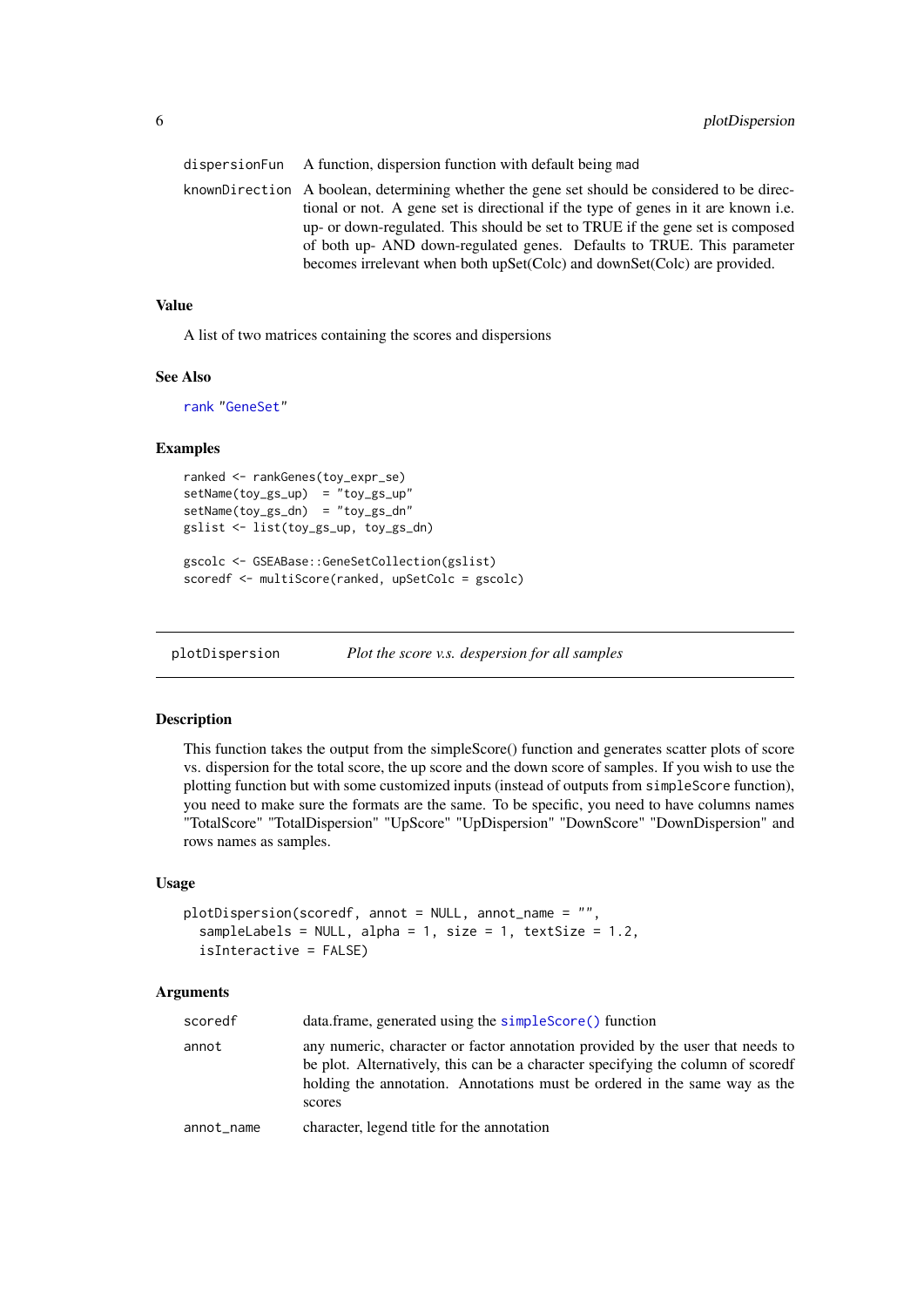#### <span id="page-6-0"></span>plotNull and the contract of the contract of the contract of the contract of the contract of the contract of the contract of the contract of the contract of the contract of the contract of the contract of the contract of t

| sampleLabels  | vector of character, sample names to display, ordered in the same way as samples<br>are ordered in the 'scoredf' data.frame and with labels for all samples. Samples<br>whose labels should not be displayed should be left as empty strings or NAs.<br>Default as NULL which means the projected points are not labelled. |
|---------------|----------------------------------------------------------------------------------------------------------------------------------------------------------------------------------------------------------------------------------------------------------------------------------------------------------------------------|
| alpha         | numeric, set the transparency of points                                                                                                                                                                                                                                                                                    |
| size          | numeric, set the size of each point                                                                                                                                                                                                                                                                                        |
| textSize      | numeric, relative text sizes for title, labels, and axis values                                                                                                                                                                                                                                                            |
| isInteractive | Boolean, determine whether the plot is interactive                                                                                                                                                                                                                                                                         |

# Value

A ggplot object

# Examples

```
ranked <- rankGenes(toy_expr_se)
scoredf <- simpleScore(ranked, upSet = toy_gs_up, downSet = toy_gs_dn)
plotDispersion(scoredf)
plotDispersion(scoredf, isInteractive = TRUE)
```

| plotNull |        |  | Plot the empirically estimated null distribution and associated p- |  |  |
|----------|--------|--|--------------------------------------------------------------------|--|--|
|          | values |  |                                                                    |  |  |

# Description

This function takes the results from function [generateNull\(\)](#page-1-1) and plots the density curves of permuted scores for the provided samples via sampleNames parameter. It can plot null distribution(s) for a single sample or multiple samples.

# Usage

```
plotNull(permuteResult, scoredf, pvals, sampleNames = NULL,
 cutoff = 0.01, textSize = 2, labelSize = 5)
```
# Arguments

| permuteResult | A matrix, null distributions for each sample generated using the generate Null()<br>function                                         |
|---------------|--------------------------------------------------------------------------------------------------------------------------------------|
| scoredf       | A data frame, singscores generated using the simple Score () function                                                                |
| pvals         | A vector, estimated p-values using the getPvals() function permuteResult, scoredf<br>and pvals are the results for the same samples. |
| sampleNames   | A character vector, sample IDs for which null distributions will be plotted                                                          |
| cutoff        | numeric, the cutoff value for determining significance                                                                               |
| textSize      | numeric, size of axes labels, axes values and title                                                                                  |
| labelSize     | numeric, size of label texts                                                                                                         |

# Value

a ggplot object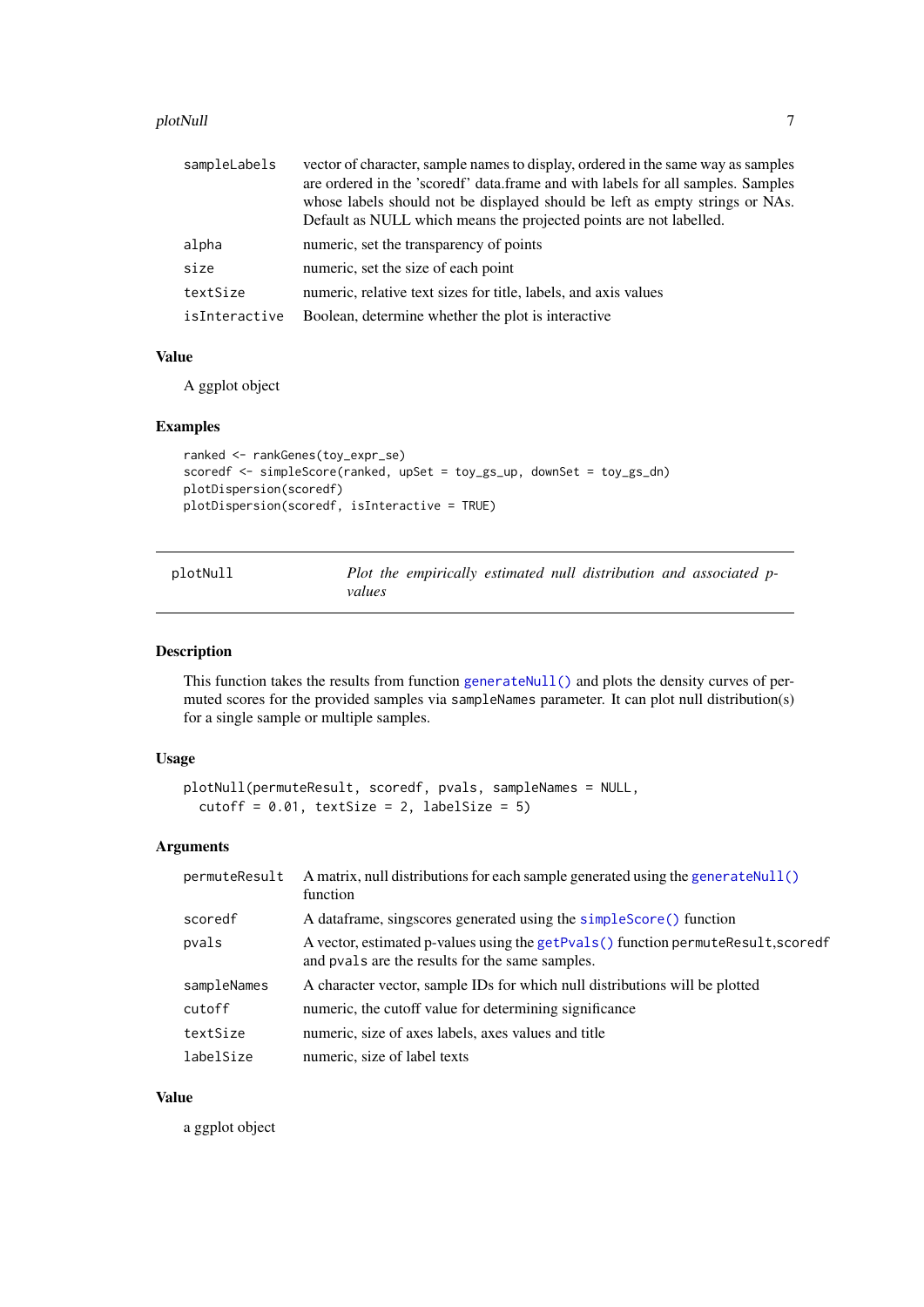#### Author(s)

Ruqian Lyu

### Examples

```
ranked <- rankGenes(toy_expr_se)
scoredf <- simpleScore(ranked, upSet = toy_gs_up, downSet = toy_gs_dn)
# find out what backends can be registered on your machine
BiocParallel::registered()
# the first one is the default backend, and it can be changed explicitly.
permuteResult = generateNull(upSet = toy_gs_up, downSet = toy_gs_dn, ranked,
B =10, seed = 1, useBPPARAM = NULL)
# call the permutation function to generate the empirical scores
#for B times.
pvals <- getPvals(permuteResult,scoredf)
# plot for all samples
plotNull(permuteResult,scoredf,pvals,sampleNames = names(pvals))
#plot for the first sample
plotNull(permuteResult,scoredf,pvals,sampleNames = names(pvals)[1])
```
plotRankDensity *Plot the densities of ranks for one sample*

#### Description

This function takes a single-column data frame, which is a single-column subset of the ranked matrix data generated using [rankGenes\(\)](#page-10-1) function, and the gene sets of interest as inputs. It plots the density of ranks for genes in the gene set and overlays a barcode plot of these ranks. Ranks are normalized by dividing them by the maximum rank. Densities are estimated using KDE.

#### Usage

```
plotRankDensity(rankData, upSet, downSet = NULL, isInteractive = FALSE,
  textSize = 1.5)## S4 method for signature 'ANY,vector,missing'
plotRankDensity(rankData, upSet,
  downSet = NULL, isInteractive = FALSE, textSize = 1.5)
## S4 method for signature 'ANY,GeneSet,missing'
plotRankDensity(rankData, upSet,
  downSet = NULL, isInteractive = FALSE, textSize = 1.5)
## S4 method for signature 'ANY, vector, vector'
plotRankDensity(rankData, upSet,
  downSet = NULL, isInteractive = FALSE, textSize = 1.5)
## S4 method for signature 'ANY,GeneSet,GeneSet'
plotRankDensity(rankData, upSet,
  downSet = NULL, isInteractive = FALSE, textSize = 1.5)
```
<span id="page-7-0"></span>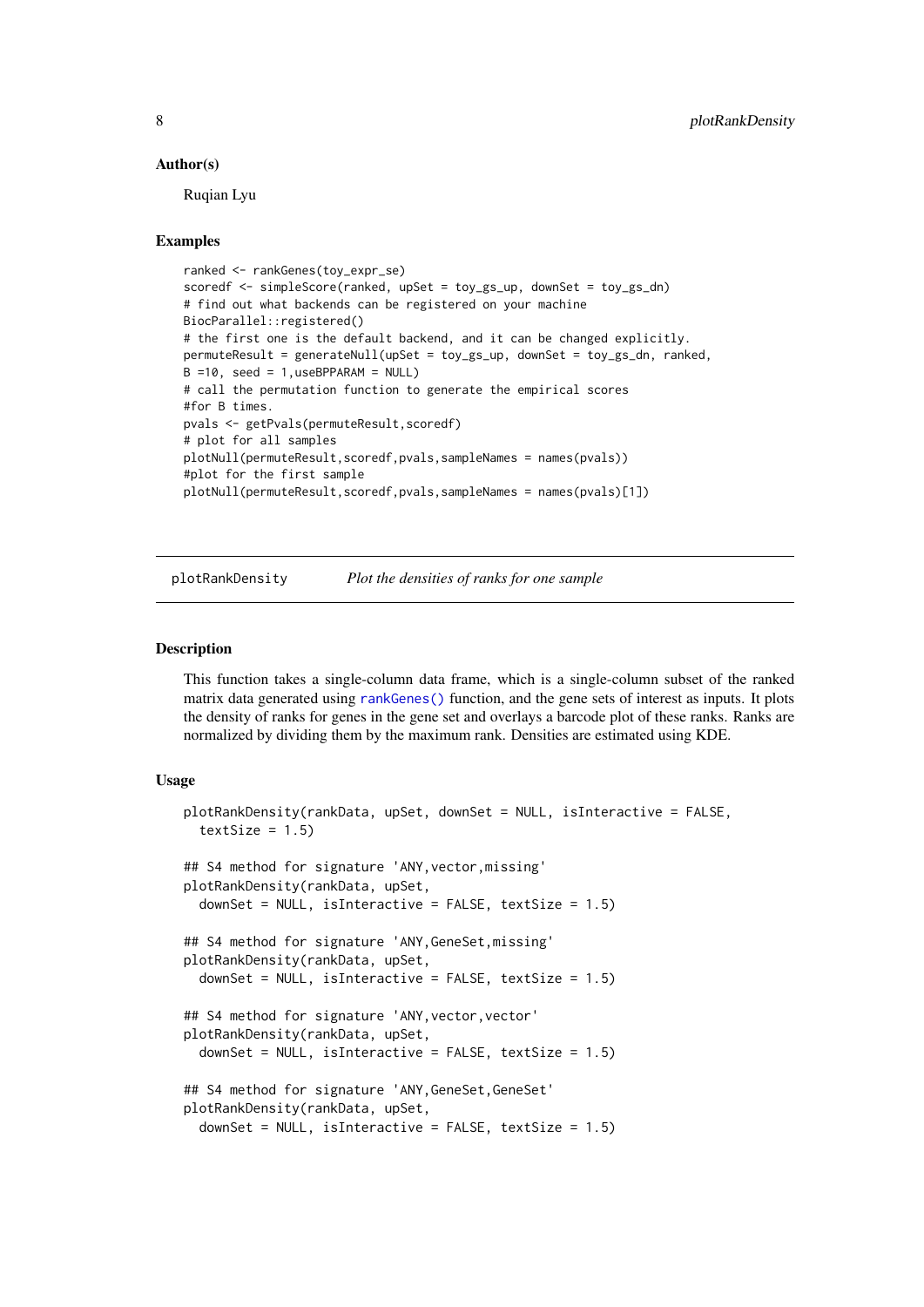# <span id="page-8-0"></span>Arguments

| rankData      | one column of the ranked gene expression matrix obtained from the rankGenes()<br>function, use drop = FALSE when subsetting the ranked gene expression matrix,<br>see examples. |
|---------------|---------------------------------------------------------------------------------------------------------------------------------------------------------------------------------|
| upSet         | GeneSet object or a vector of gene Ids, up-regulated gene set                                                                                                                   |
| downSet       | GeneSet object or a vector of gene Ids, down-regulated gene set                                                                                                                 |
| isInteractive | Boolean, determine whether the returned plot is interactive                                                                                                                     |
| textSize      | numberic, set the size of text on the plot                                                                                                                                      |

#### Value

A ggplot object (or a plotly object) with a rank density plot overlayed with a barcode plot

#### Examples

```
ranked <- rankGenes(toy_expr_se)
plotRankDensity(ranked[,2,drop = FALSE], upSet = toy_gs_up)
```
<span id="page-8-1"></span>plotScoreLandscape *Plot landscape of two gene signatures scores*

#### Description

This function takes two data frames which are outputs from the simpleScore() function and plots the relationship between the two gene set scores for samples in the gene expression matrix.Scoredf1 and Scoredf2 are two scoring results of the same set of samples against two different gene signatures. If you wish to use the plotting function but with some customized inputs (instead of outputs from the simpleScore function), you need to make sure the formats are the same To be specific, you need to have column names "TotalScore" "TotalDispersion" "UpScore" "UpDispersion" "DownScore" "DownDispersion" and rows names as samples.

# Usage

```
plotScoreLandscape(scoredf1, scoredf2, scorenames = c(),
  textSize = 1.2, isInteractive = FALSE, hexMin = 100)
```

| scoredf1      | data.frame, result of the simpleScore() function which scores the gene expres-<br>sion matrix against a gene set of interest       |
|---------------|------------------------------------------------------------------------------------------------------------------------------------|
| scoredf2      | data.frame, result of the simpleScore() function which scores the gene expres-<br>sion matrix against another gene set of interest |
| scorenames    | character vector of length 2, names for the two scored gene set/signatures stored<br>in scored f1 and scored f2                    |
| textSize      | numeric, set the text size for the plot, default as 1.5                                                                            |
| isInteractive | boolean, whether the plot is interactive default as FALSE                                                                          |
| hexMin        | integer, the threshold which decides whether hex bin plot or scatter plot is dis-<br>played, default as 100                        |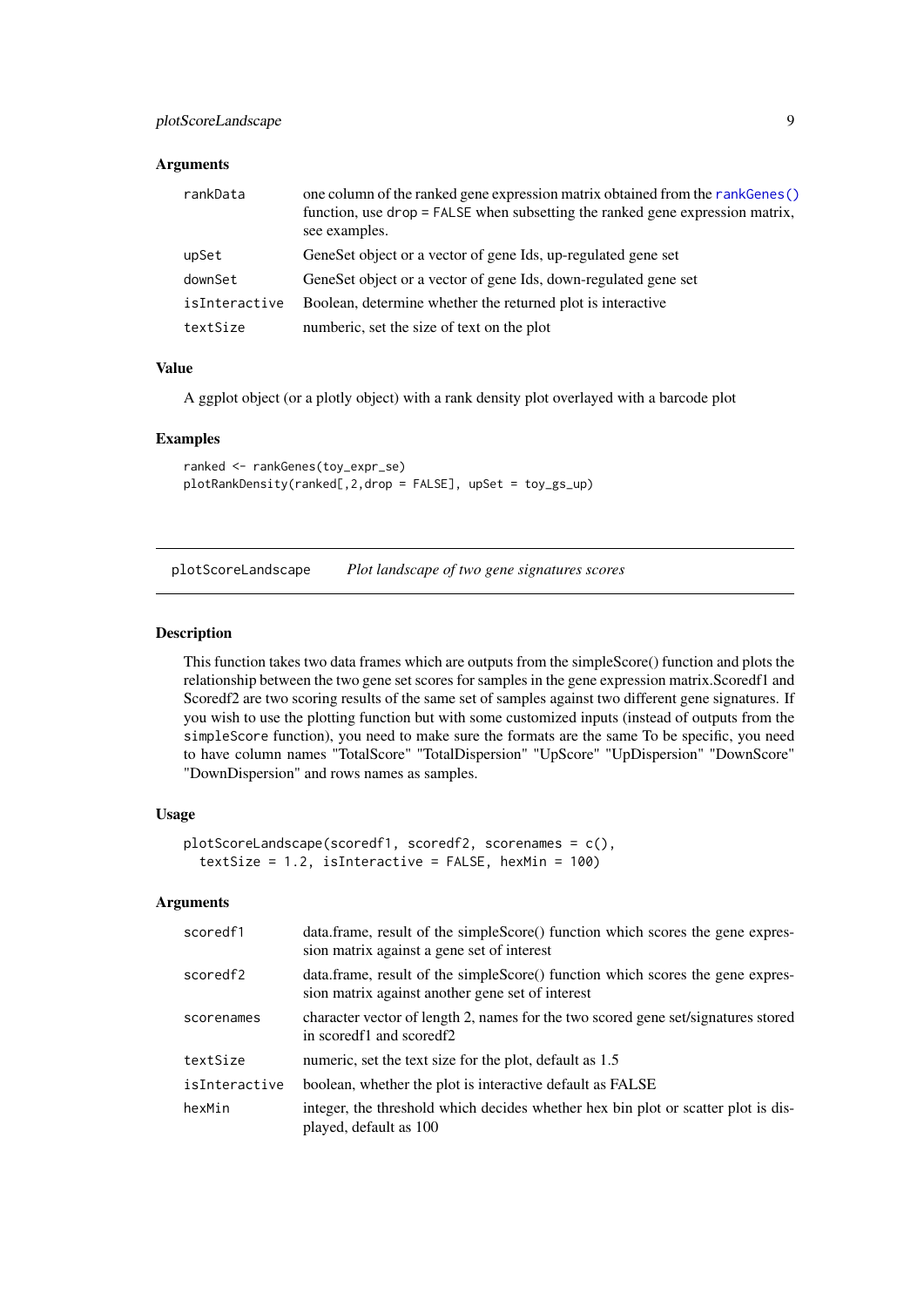# <span id="page-9-0"></span>Value

A ggplot object, a scatter plot, demonstrating the relationship between scores from two signatures on the same set of samples.

# Examples

```
ranked <- rankGenes(toy_expr_se)
scoredf <- simpleScore(ranked, upSet = toy_gs_up, downSet = toy_gs_dn)
scoredf2 <- simpleScore(ranked, upSet = toy_gs_up)
plotScoreLandscape(scoredf, scoredf2)
```
projectScoreLandscape *Project data on the landscape plot obtained from* plotScoreLandscape()

# Description

This function takes the output (ggplot object) of the function plotScoreLandscape() and a new dataset. It projects the new data points onto the landscape plot and returns a new ggplot object with projected data points.

# Usage

```
projectScoreLandscape(plotObj = NULL, scoredf1, scoredf2, annot = NULL,
 annot_name = NULL, subSamples = NULL, sampleLabels = NULL,
  isInteractive = FALSE)
```

| plotObj       | a ggplot object, resulted from plotScoreLandscape()                                                                                                                                                                                                                                                                            |
|---------------|--------------------------------------------------------------------------------------------------------------------------------------------------------------------------------------------------------------------------------------------------------------------------------------------------------------------------------|
| scoredf1      | data.frame, result of the simpleScore() function which scores the gene expres-<br>sion matrix against a gene set of interest                                                                                                                                                                                                   |
| scoredf2      | data.frame, result of the simpleScore() function which scores the gene expres-<br>sion matrix against another gene set of interest. Scores in scoredf1 and scoredf2<br>consist of the new data points that will be projected on the plot0bj landscape<br>plot.                                                                 |
| annot         | any numeric, character or factor annotation provided by the user that needs to<br>be plot. Alternatively, this can be a character specifying the column of scoredf1<br>holding the annotation. Annotations must be ordered in the same way as the<br>scores                                                                    |
| annot_name    | character, legend title for the annotation                                                                                                                                                                                                                                                                                     |
| subSamples    | vector of character or indices for subsetting the scoredfs, default as NULL and<br>all samples in scoredfs will be plotted. The subsetted samples are projected onto<br>the landscape plot of plot0bj.                                                                                                                         |
| sampleLabels  | vector of character, sample names to display, ordered in the same way as sam-<br>ples are ordered in the 'scoredfs' data.frames and with labels for all samples.<br>Samples whose labels should not be displayed should be left as empty strings or<br>NAs. Default as NULL which means the projected points are not labelled. |
| isInteractive | boolean, whether the plot is interactive default as FALSE                                                                                                                                                                                                                                                                      |
|               |                                                                                                                                                                                                                                                                                                                                |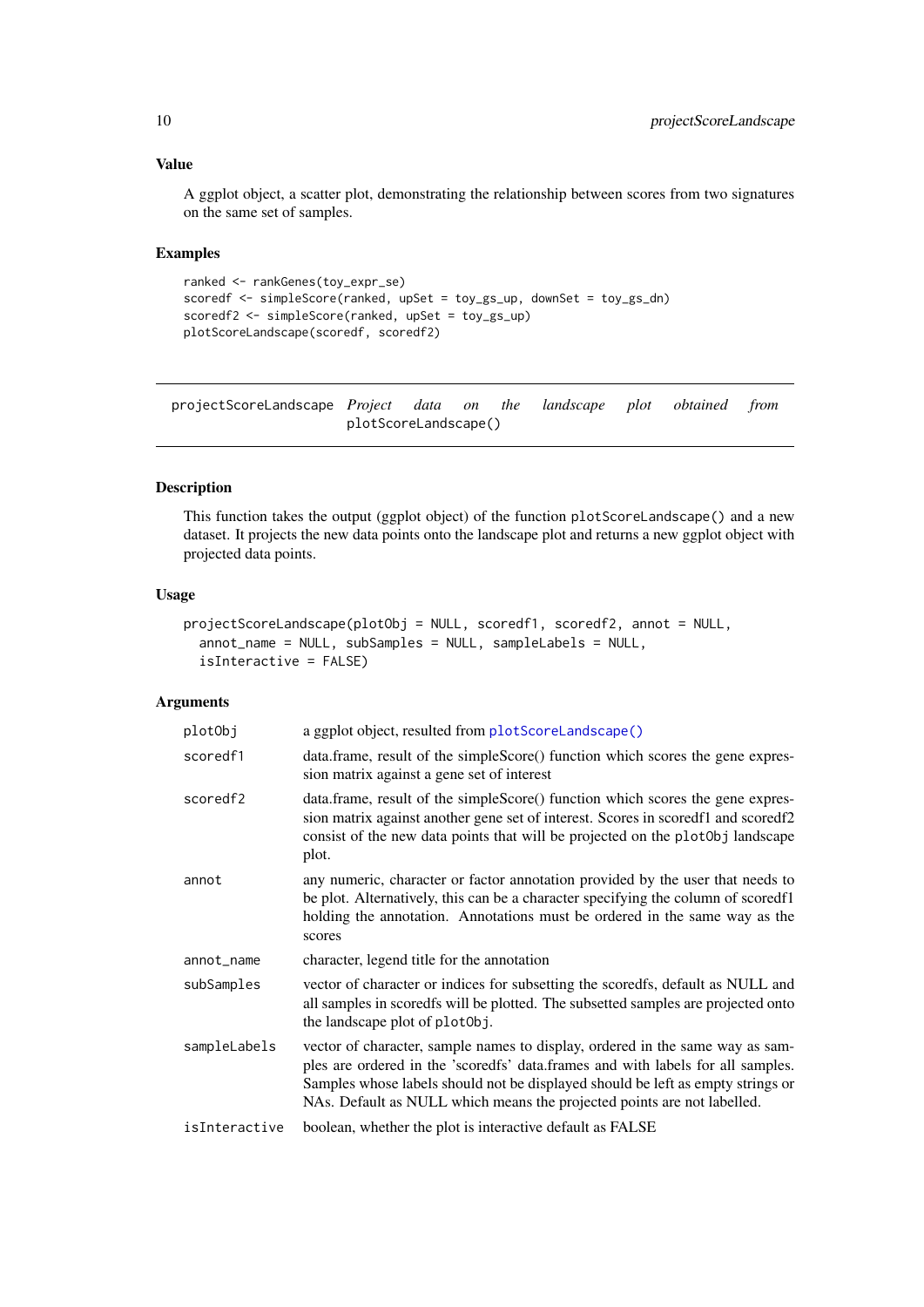#### <span id="page-10-0"></span>rankGenes 11

#### Value

New data points on the already plotted ggplot object from plotScoreLanscape()

# See Also

[plotScoreLandscape\(\)](#page-8-1) @examples ranked <- rankGenes(toy\_expr\_se) scoredf1 <- simpleScore(ranked,  $upSet = toy_gs_u, downSet = toy_gs_dn)$  scoredf2 <- simpleScore(ranked, upSet = toy\_gs\_up) psl <- plotScoreLandscape(scoredf1, scoredf2) projectScoreLandscape(psl,scoredf1, scoredf2)

<span id="page-10-1"></span>rankGenes *Rank genes by the gene expression intensities*

# Description

The rankGenes function is a generic function that can deal with mutilple types of inputs. Given a matrix of gene expression that has samples in columns, genes in rows, and values being gene expression intensity,rankGenes ranks gene expression intensities in each sample.

It can also work with S4 objects that have gene expression matrix as a component (i.e ExpressionSet, DGEList,SummarizedExperiment). It calls the rank function in the base package which ranks the gene expression matrix by its absolute expression level. If the input is S4 object of DGEList,ExpressionSet,or SummarizedExperiment, it will extract the gene expression matrix from the object and rank the genes. The default 'tiesMethod' is set to 'min'.

#### Usage

```
rankGenes(expreMatrix, tiesMethod = "min")
## S4 method for signature 'matrix'
rankGenes(expreMatrix, tiesMethod = "min")
## S4 method for signature 'data.frame'
rankGenes(expreMatrix, tiesMethod = "min")
## S4 method for signature 'DGEList'
rankGenes(expreMatrix, tiesMethod = "min")
## S4 method for signature 'ExpressionSet'
rankGenes(expreMatrix, tiesMethod = "min")
## S4 method for signature 'SummarizedExperiment'
rankGenes(expreMatrix,
  tiesMethod = "min")
```

| expreMatrix | A gene expression matrix (matrix, data.frame) or S4 object (ExpressionSet, DGEList,<br>SummarizedExperiment) |
|-------------|--------------------------------------------------------------------------------------------------------------|
| tiesMethod  | A character indicating what method to use when dealing with ties                                             |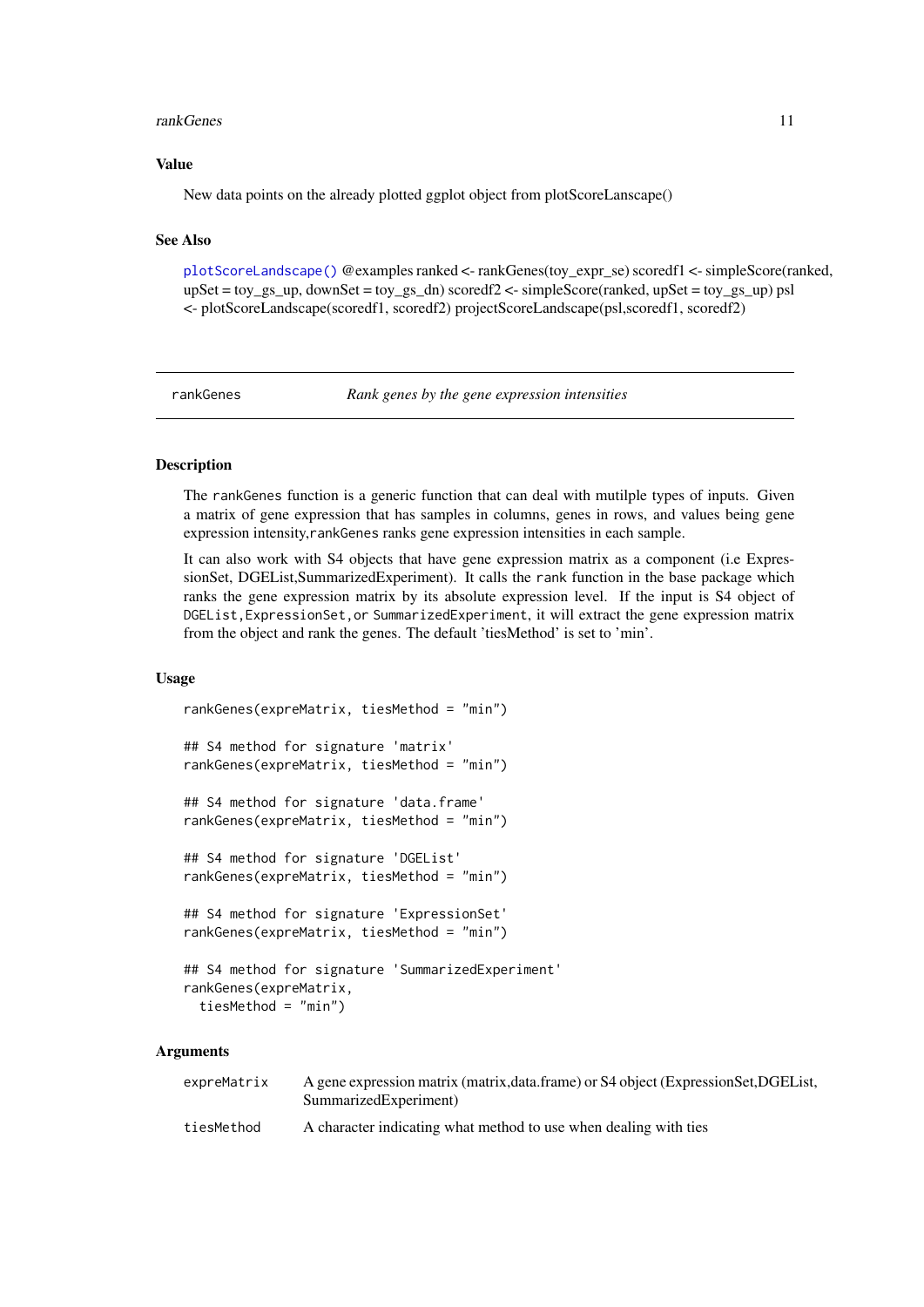#### Value

The ranked gene expression matrix that has samples in columns and genes in rows

#### See Also

[rank](#page-0-0) [ExpressionSet](#page-0-0) [SummarizedExperiment](#page-0-0) [DGEList](#page-0-0)

#### Examples

```
rankGenes(toy_expr_se) # toy_expr_se is a gene expression dataset
tiesMethod = 'min'
# get counts from toy_expr_se
counts <- SummarizedExperiment::assay(toy_expr_se)
# or it can be a ExpressionSet object
e <- Biobase::ExpressionSet(assayData = as.matrix(counts))
rankGenes(e)
```
<span id="page-11-1"></span>

scoredf\_ccle\_epi *Pre-computed scores of the CCLE dataset against an epithelial gene signature*

#### Description

This data.frame stores pre-computed scores of the CCLE dataset [Barretina et al](https://www.nature.com/articles/nature11003) calculated using the [simpleScore\(\)](#page-14-1) function against the epithelial gene signature from [Tan, Tuan Zea et al.](https://www.ncbi.nlm.nih.gov/pmc/articles/PMC4287932/) The data.frame has scores for 55 samples. Please refer to the vignettes for instructions on how to obtain the full datasets.

# Usage

scoredf\_ccle\_epi

# Format

An object of class data. frame with 55 rows and 2 columns.

#### References

Barretina, Jordi, Giordano Caponigro, Nicolas Stransky, Kavitha Venkatesan, Adam A Margolin, Sungjoon Kim, Christopher J Wilson, et al. 2012. "The Cancer Cell Line Encyclopedia Enables Predictive Modelling of Anticancer Drug Sensitivity." Nature 483 (7391): 603–7.

Tan, Tuan Zea, Qing Hao Miow, Yoshio Miki, Tetsuo Noda, Seiichi Mori, Ruby Yun-Ju Huang, and Jean Paul Thiery. 2014–10AD. "Epithelial-Mesenchymal Transition Spectrum Quantification and Its Efficacy in Deciphering Survival and Drug Responses of Cancer Patients." EMBO Molecular Medicine 6 (10). Oxford, UK: BlackWell Publishing Ltd: 1279–93. doi:10.15252/emmm.201404208.

#### See Also

scoredf ccle mes

<span id="page-11-0"></span>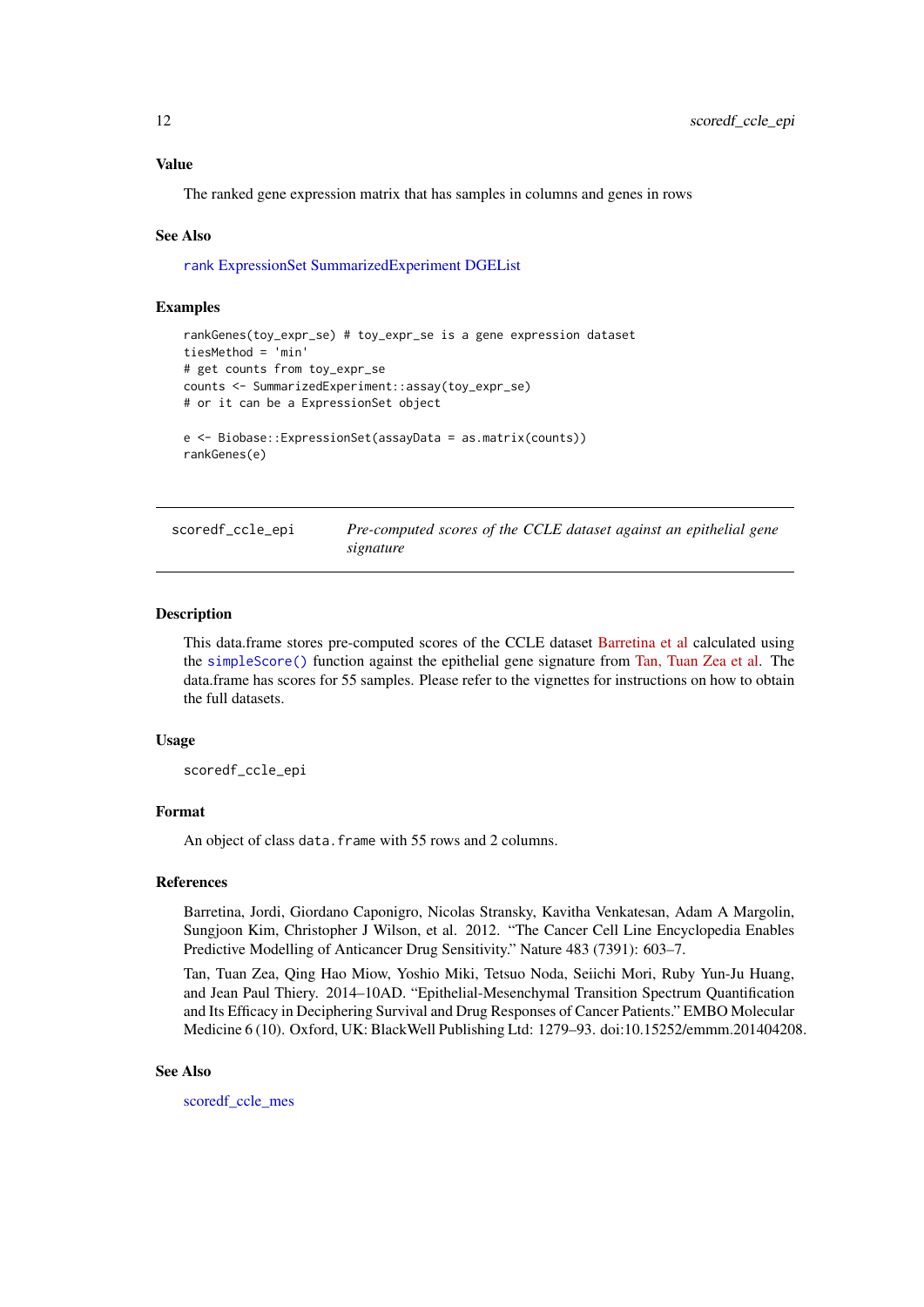<span id="page-12-1"></span><span id="page-12-0"></span>scoredf\_ccle\_mes *Pre-computed scores of the CCLE dataset against a mesenchymal gene signature*

#### Description

This data.frame stores pre-computed scores of the CCLE dataset [Barretina et al](https://www.nature.com/articles/nature11003) calculated using the [simpleScore\(\)](#page-14-1) function against the mesenchymal gene signature from [Tan, Tuan Zea et al.](https://www.ncbi.nlm.nih.gov/pmc/articles/PMC4287932/) The data.frame has scores for 55 samples. Please refer to the vignettes for instructions on how to obtain the full datasets.

# Usage

scoredf\_ccle\_mes

# Format

An object of class data.frame with 55 rows and 2 columns.

#### References

Barretina, Jordi, Giordano Caponigro, Nicolas Stransky, Kavitha Venkatesan, Adam A Margolin, Sungjoon Kim, Christopher J Wilson, et al. 2012. "The Cancer Cell Line Encyclopedia Enables Predictive Modelling of Anticancer Drug Sensitivity." Nature 483 (7391): 603–7.

Tan, Tuan Zea, Qing Hao Miow, Yoshio Miki, Tetsuo Noda, Seiichi Mori, Ruby Yun-Ju Huang, and Jean Paul Thiery. 2014–10AD. "Epithelial-Mesenchymal Transition Spectrum Quantification and Its Efficacy in Deciphering Survival and Drug Responses of Cancer Patients." EMBO Molecular Medicine 6 (10). Oxford, UK: BlackWell Publishing Ltd: 1279–93 doi:10.15252/emmm.201404208.

# See Also

[scoredf\\_ccle\\_epi](#page-11-1)

<span id="page-12-2"></span>scoredf\_tcga\_epi *Pre-computed scores of the TCGA breast cancer gene expression matrix against an epithelial signature*

#### Description

This data.frame stores pre-computed scores of the [TCGA](https://cancergenome.nih.gov) dataset calculated using the [simpleScore\(\)](#page-14-1) function against the epithelial gene signature from [Tan, Tuan Zea et al.](https://www.ncbi.nlm.nih.gov/pmc/articles/PMC4287932/) Please refer to the vignettes for instructions on how to obtain the full datasets.

# Usage

scoredf\_tcga\_epi

# Format

An object of class data. frame with 1119 rows and 2 columns.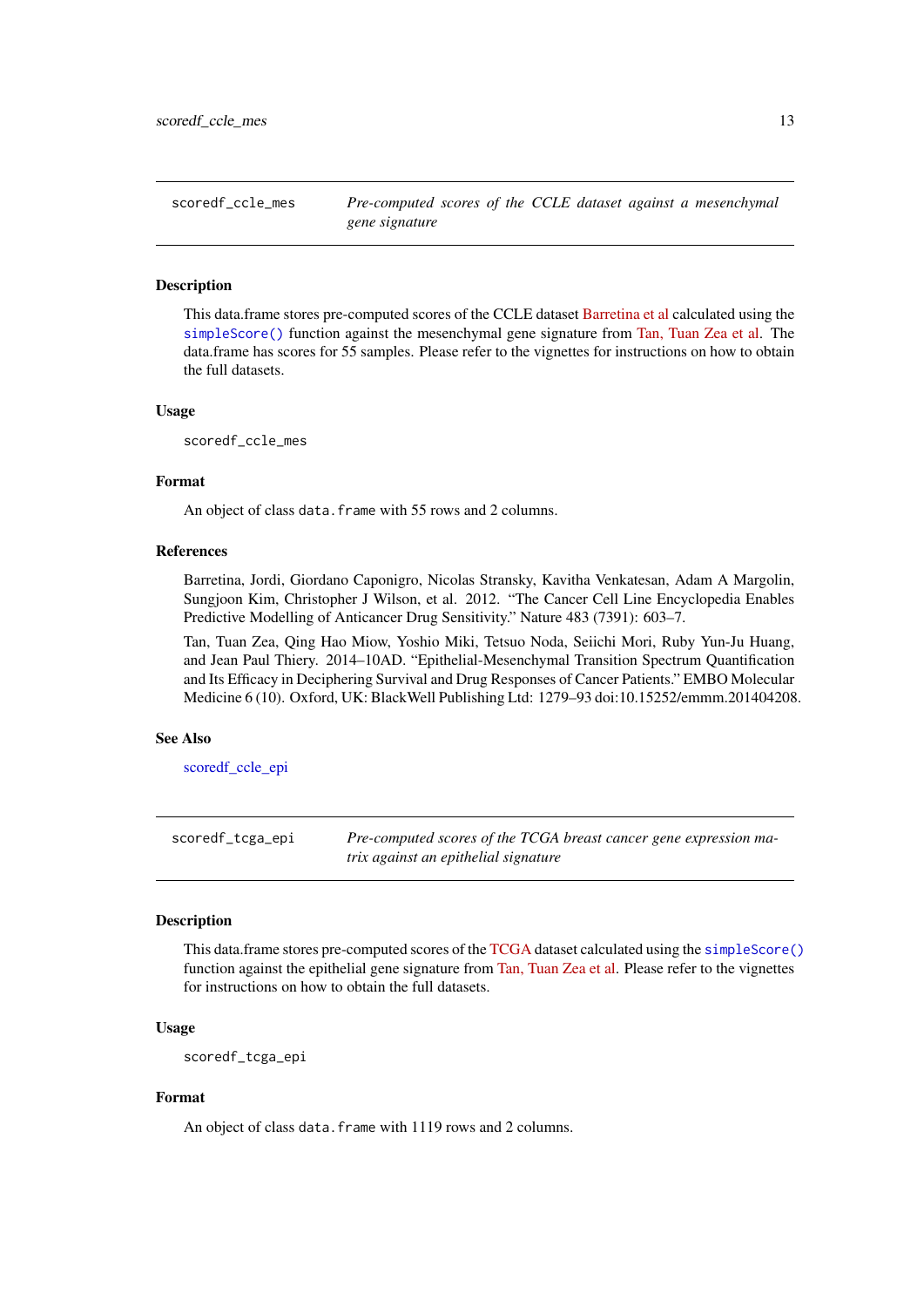## References

Tan, Tuan Zea, Qing Hao Miow, Yoshio Miki, Tetsuo Noda, Seiichi Mori, Ruby Yun-Ju Huang, and Jean Paul Thiery. 2014–10AD. "Epithelial-Mesenchymal Transition Spectrum Quantification and Its Efficacy in Deciphering Survival and Drug Responses of Cancer Patients." EMBO Molecular Medicine 6 (10). Oxford, UK: BlackWell Publishing Ltd: 1279–93 doi:10.15252/emmm.201404208.

#### See Also

[scoredf\\_tcga\\_mes](#page-13-1)

<span id="page-13-1"></span>scoredf\_tcga\_mes *Pre-computed scores of the TCGA breast cancer gene expression matrix against a mesenchymal signature*

# Description

This data.frame stores pre-computed scores of the [TCGA](https://cancergenome.nih.gov) dataset calculated using the [simpleScore\(\)](#page-14-1) function against the mesenchymal gene signature from [Tan, Tuan Zea et al.](https://www.ncbi.nlm.nih.gov/pmc/articles/PMC4287932/) Please refer to the vignettes for instructions on how to obtain the full datasets.

#### Usage

scoredf\_tcga\_mes

#### Format

An object of class data. frame with 1119 rows and 2 columns.

#### References

Tan, Tuan Zea, Qing Hao Miow, Yoshio Miki, Tetsuo Noda, Seiichi Mori, Ruby Yun-Ju Huang, and Jean Paul Thiery. 2014–10AD. "Epithelial-Mesenchymal Transition Spectrum Quantification and Its Efficacy in Deciphering Survival and Drug Responses of Cancer Patients." EMBO Molecular Medicine 6 (10). Oxford, UK: BlackWell Publishing Ltd: 1279–93 doi:10.15252/emmm.201404208.

# See Also

[scoredf\\_tcga\\_epi](#page-12-2)

<span id="page-13-0"></span>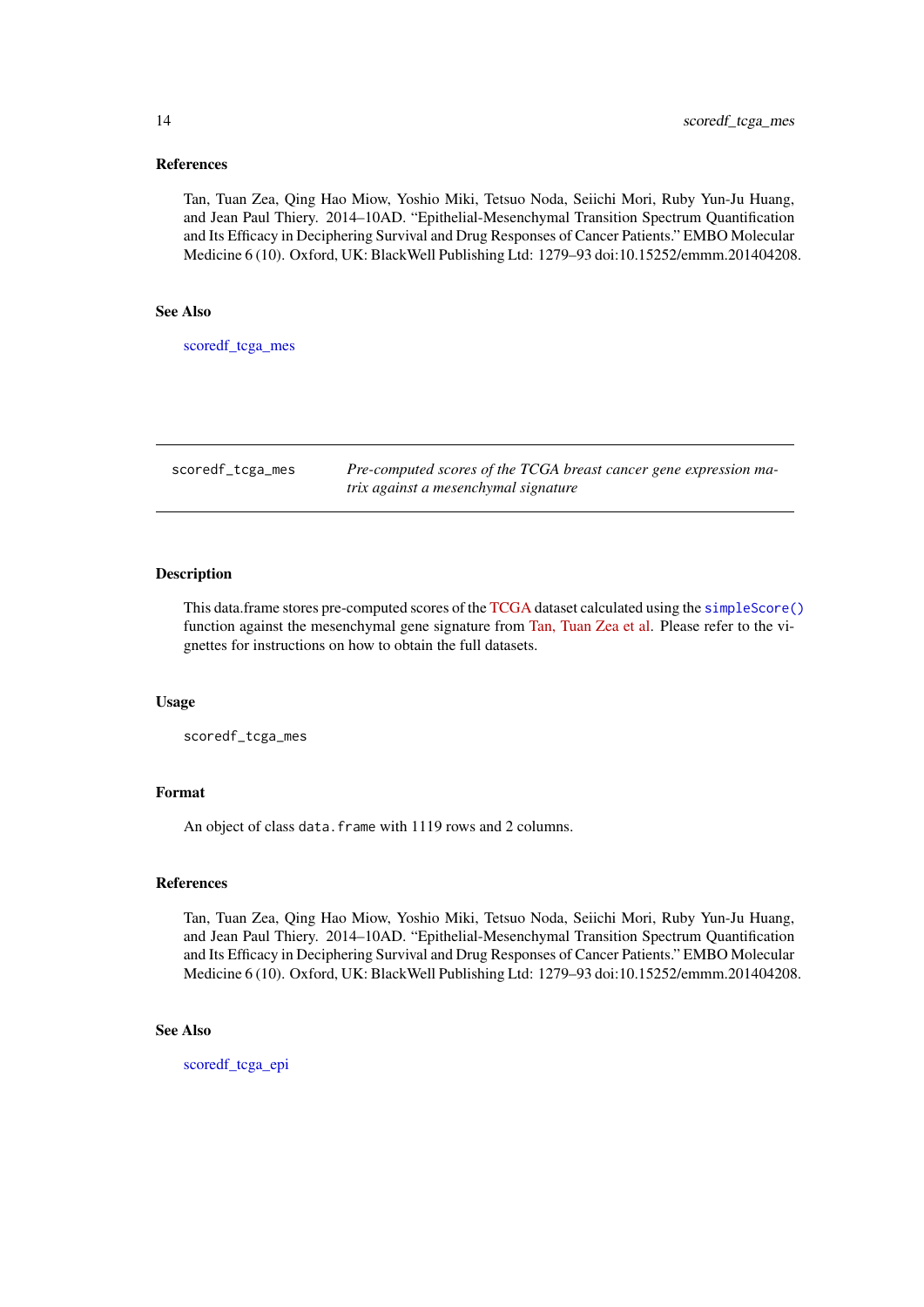<span id="page-14-1"></span><span id="page-14-0"></span>

# Description

This function computes 'singscores' using a ranked gene expression matrix obtained from the [rankGenes\(\)](#page-10-1) function and a gene set or a pair of up-regulated and down-regulated gene sets. It returns a data.frame of scores and dispersions for each sample. The gene sets can be in vector format or as GeneSet objects (from GSEABase packages). If samples need to be scored against a single gene set, the upSet argument should be used to pass the gene set while the downSet argument is set to NULL. This setting is ideal for gene sets representing gene ontologies where the nature of the genes is unknown (up- or down-regulated).

#### Usage

```
simpleScore(rankData, upSet, downSet = NULL, subSamples = NULL,
 centerScore = TRUE, dispersionFun = mad, knownDirection = TRUE)
## S4 method for signature 'matrix,vector,missing'
simpleScore(rankData, upSet,
 downSet = NULL, subSamples = NULL, centerScore = TRUE,
 dispersionFun = mad, knownDirection = TRUE)
## S4 method for signature 'matrix,GeneSet,missing'
simpleScore(rankData, upSet,
 downSet = NULL, subSamples = NULL, centerScore = TRUE,
 dispersionFun = mad, knownDirection = TRUE)
## S4 method for signature 'matrix, vector, vector'
simpleScore(rankData, upSet,
 downSet = NULL, subSamples = NULL, centerScore = TRUE,
 dispersionFun = mad, knownDirection = TRUE)
## S4 method for signature 'matrix,GeneSet,GeneSet'
simpleScore(rankData, upSet,
 downSet = NULL, subSamples = NULL, centerScore = TRUE,
  dispersionFun = mad, knownDirection = TRUE)
```

| rankData    | A matrix object, ranked gene expression matrix data generated using the rankGenes()<br>function                                             |
|-------------|---------------------------------------------------------------------------------------------------------------------------------------------|
| upSet       | A GeneSet object or character vector of gene IDs of up-regulated gene set or a<br>gene set where the nature of genes is not known           |
| downSet     | A GeneSet object or character vector of gene IDs of down-regulated gene set or<br>NULL where only a single gene set is provided             |
| subSamples  | A vector of sample labels/indices that will be used to subset the rankData matrix.<br>All samples will be scored if not provided            |
| centerScore | A Boolean, specifying whether scores should be centered around 0, default as<br>TRUE. Note: scores never centered if knownDirection = FALSE |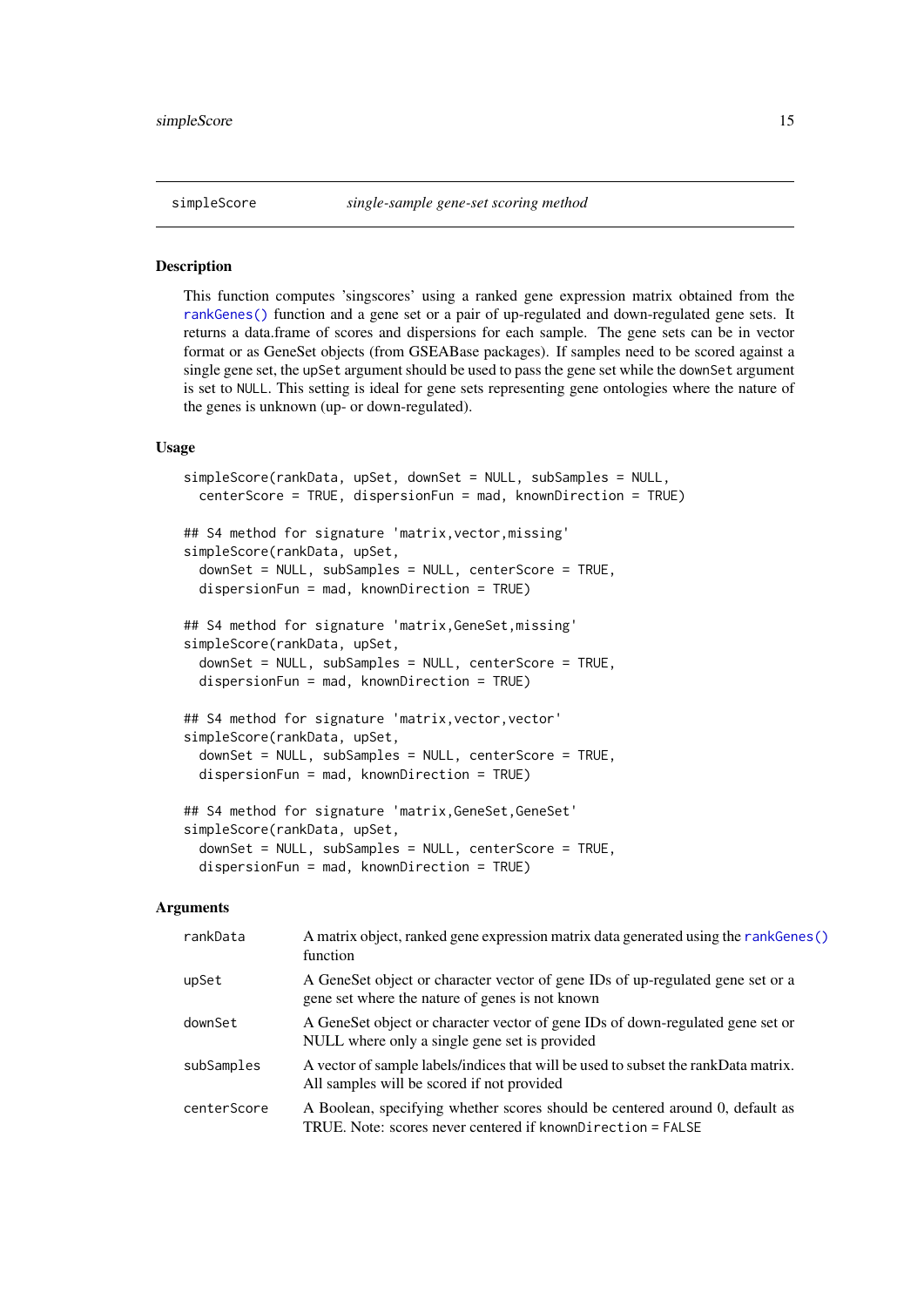| dispersion Fun A function, dispersion function with default being mad                        |  |
|----------------------------------------------------------------------------------------------|--|
| knownDirection A boolean, determining whether the gene set should be considered to be direc- |  |
| tional or not. A gene set is directional if the type of genes in it are known i.e.           |  |
| up- or down-regulated. This should be set to TRUE if the gene set is composed                |  |
| of both up- AND down-regulated genes. Defaults to TRUE. This parameter                       |  |
| becomes irrelevant when both upSet(Colc) and downSet(Colc) are provided.                     |  |
|                                                                                              |  |

# Value

A data.frame consists of singscores and dispersions for all samples

#### See Also

[rank](#page-0-0) ["GeneSet"](#page-0-0)

#### Examples

```
ranked <- rankGenes(toy_expr_se)
scoredf <- simpleScore(ranked, upSet = toy_gs_up, downSet = toy_gs_dn)
# toy_gs_up is a GeneSet object, alternatively a vector of gene ids may also
# be supplied.
```

| singscore | singscore: A package for deriving gene-set scores at a single sample |
|-----------|----------------------------------------------------------------------|
|           | level                                                                |

# Description

The package provides functions for calculating gene-set enrichment scores at a single-sample level using gene expression data. It includes functions to perform hypothesis testing and provides visualisations to enable diagnosis of scores and gene sets along with visualisations to enable exploration of results.

tgfb\_expr\_10\_se *An example gene expression dataset*

#### Description

A microarray gene expression dataset that was originally obtained from the integrated TGFb-EMT data published by (Foroutan et al, 2017). (ComBat corrected values). tgfb\_expr\_10 is a subset of the integrated TGFb-EMT data consisting of 10 samples (4 TGFb treated and 6 controls) each with expression values for 11900 genes.

# Usage

tgfb\_expr\_10\_se

# Format

A SummarizedExperiment object

<span id="page-15-0"></span>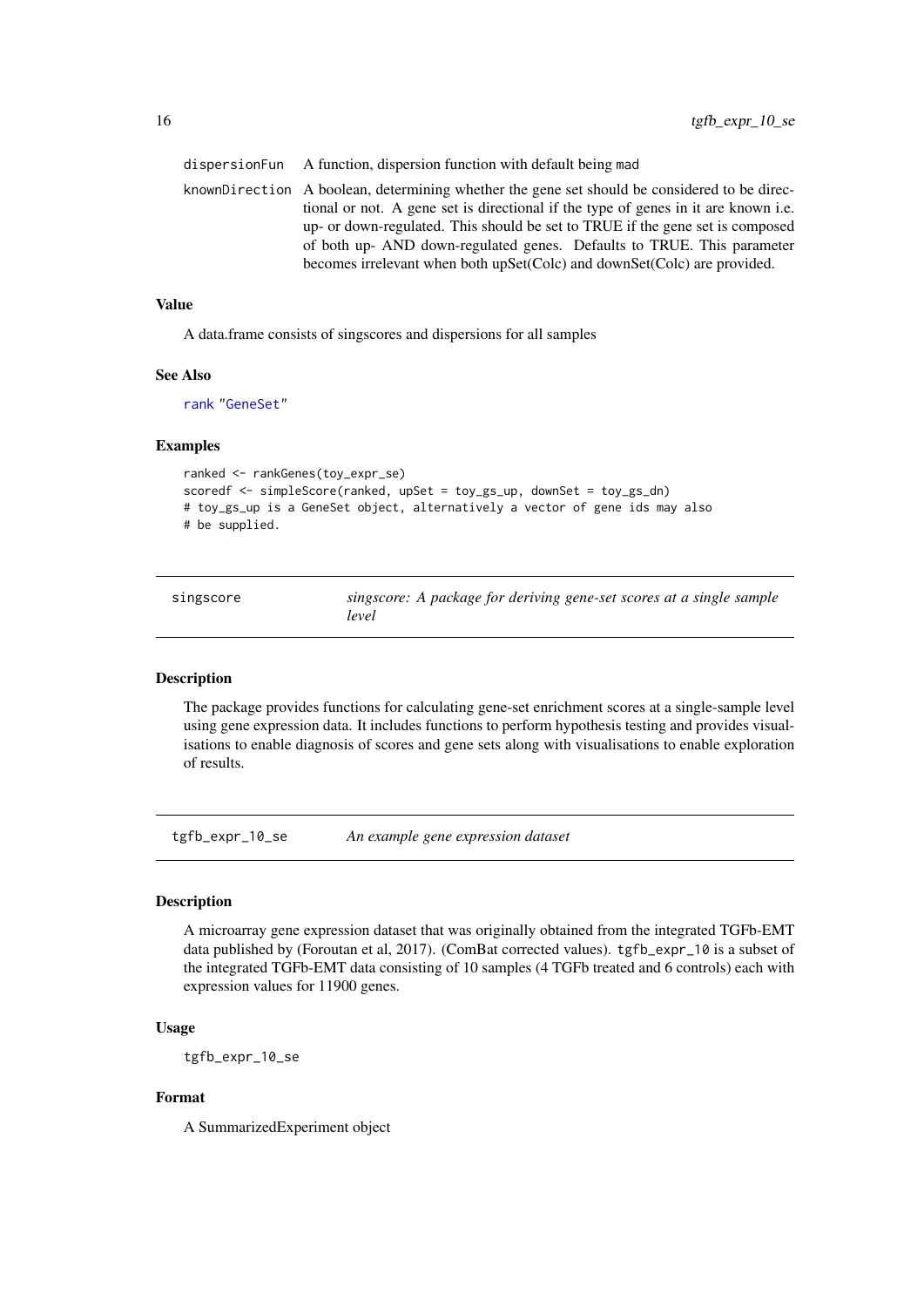<span id="page-16-0"></span>tgfb\_gs\_dn 17

#### Source

[Foroutan et al,2017](http://mcr.aacrjournals.org/content/early/2017/01/21/1541-7786.MCR-16-0313)

# References

Foroutan, Momeneh, Joseph Cursons, Soroor Hediyeh-Zadeh, Erik W Thompson, and Melissa J Davis. 2017. "A Transcriptional Program for Detecting Tgfbeta-Induced Emt in Cancer." Molecular Cancer Research. American Association for Cancer Research. doi:10.1158/1541-7786.MCR-16- 0313.

<span id="page-16-1"></span>

tgfb\_gs\_dn *Gene set of down-regulated genes for the TGFb-induced EMT gene signature*

# Description

A GeneSet object that contains the down-regulated genes of the TGFb-induced EMT gene signature that was derived by (Foroutan et al,2017), using two meta-analysis techniques. The gene signature contains an up-regulated gene set (up-set) and a down-regulated gene set (down-set). Please refer to the vignettes for the steps to acquire the exact data object.

#### Usage

tgfb\_gs\_dn

#### Format

A GeneSet object

#### Source

[Foroutan et al,2017](http://mcr.aacrjournals.org/content/early/2017/01/21/1541-7786.MCR-16-0313)

# References

Foroutan, Momeneh, Joseph Cursons, Soroor Hediyeh-Zadeh, Erik W Thompson, and Melissa J Davis. 2017. "A Transcriptional Program for Detecting Tgfbeta-Induced Emt in Cancer." Molecular Cancer Research. American Association for Cancer Research. doi:10.1158/1541-7786.MCR-16- 0313.

# See Also

["GeneSet"](#page-0-0)[,tgfb\\_gs\\_up](#page-17-1)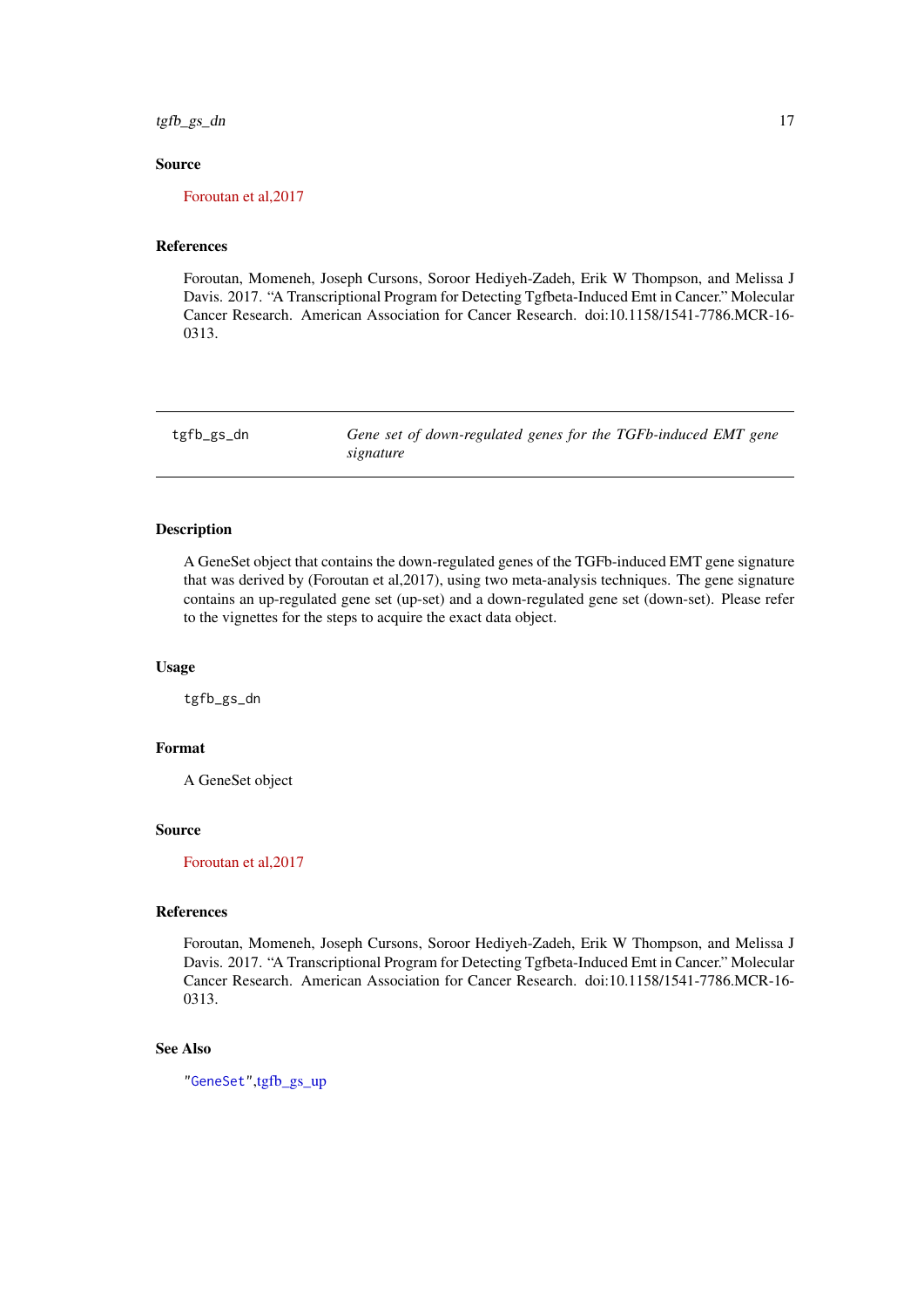#### <span id="page-17-1"></span><span id="page-17-0"></span>Description

A GeneSet object that contains the up-regulated genes of the TGFb-induced EMT gene signature that was derived by (Foroutan et al.,2017), using two meta-analysis techniques. The gene signature contains an up-regulated gene set (up-set) and a down-regulated gene set (down-set). Please refer to the vignettes for the steps to acquire the exact data object.

# Usage

tgfb\_gs\_up

# Format

A GeneSet object

# Source

[Foroutan et al,2017](http://mcr.aacrjournals.org/content/early/2017/01/21/1541-7786.MCR-16-0313)

# References

Foroutan, Momeneh, Joseph Cursons, Soroor Hediyeh-Zadeh, Erik W Thompson, and Melissa J Davis. 2017. "A Transcriptional Program for Detecting Tgfbeta-Induced Emt in Cancer." Molecular Cancer Research. American Association for Cancer Research. doi:10.1158/1541-7786.MCR-16- 0313.

#### See Also

["GeneSet"](#page-0-0)[,tgfb\\_gs\\_dn](#page-16-1)

<span id="page-17-2"></span>toy\_expr\_se *A toy gene expression dataset of two samples*

#### Description

A toy dataset consisting of 2 samples with the expression values of 20 genes. The data was created by sampling 2 samples and 20 genes from the dataset by Foroutan et al, 2017.

# Usage

toy\_expr\_se

# Format

A SummarizedExperiment of 2 samples each with 20 genes

D\_Ctrl\_R1 a control sample

D\_TGFb\_R1 a TGFb-treated sample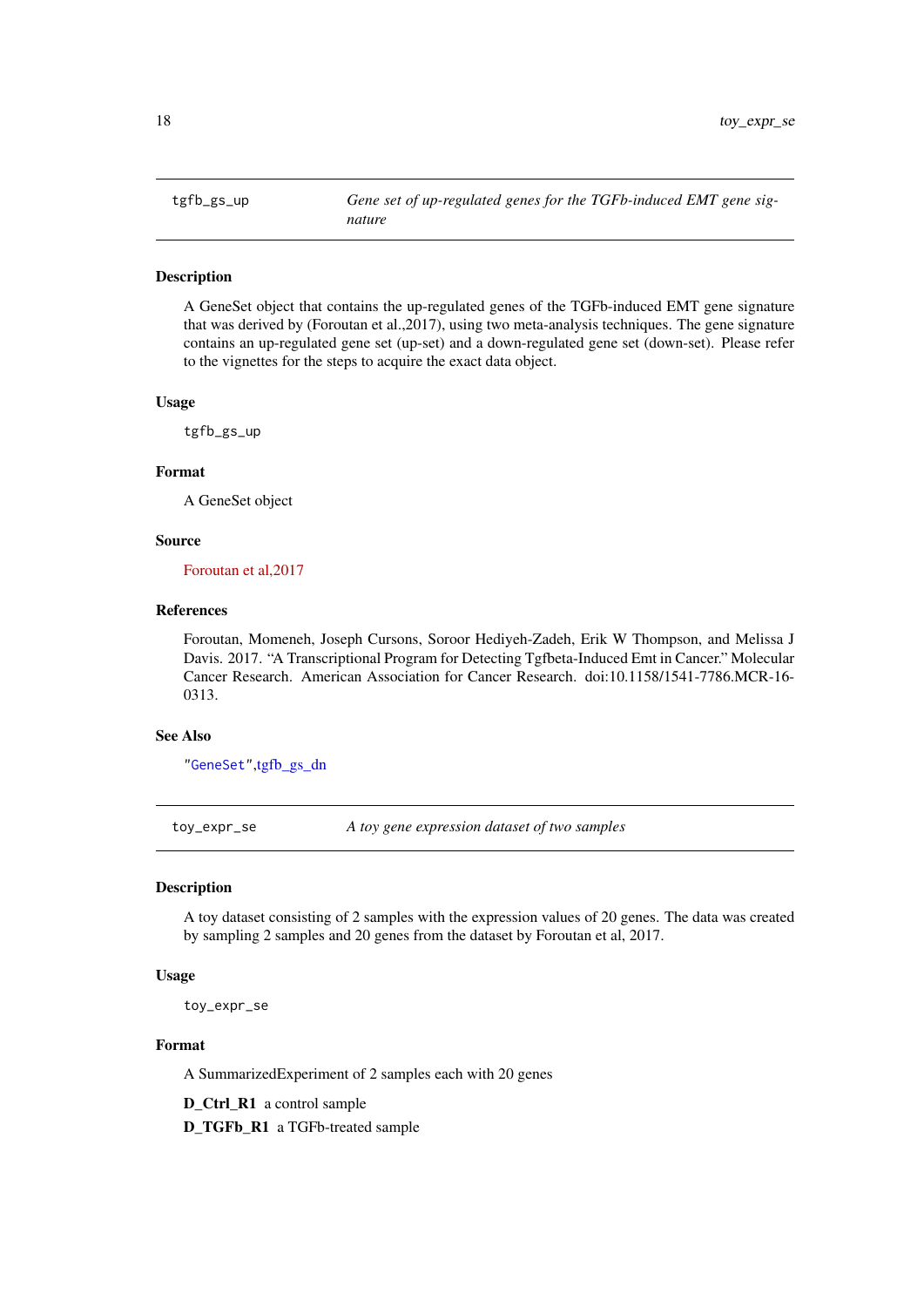<span id="page-18-0"></span>toy\_gs\_dn 19

# Source

[Foroutan et al.,2017](http://mcr.aacrjournals.org/content/early/2017/01/21/1541-7786.MCR-16-0313)

# References

Foroutan, Momeneh, Joseph Cursons, Soroor Hediyeh-Zadeh, Erik W Thompson, and Melissa J Davis. 2017. "A Transcriptional Program for Detecting Tgfbeta-Induced Emt in Cancer." Molecular Cancer Research. American Association for Cancer Research. doi:10.1158/1541-7786.MCR-16- 0313.

<span id="page-18-2"></span>toy\_gs\_dn *A gene set object of down-regulated genes for the toy dataset*

#### Description

A GeneSet object with 5 genes randomly selected from the toy dataset. These genes are independent of those in [toy\\_gs\\_up](#page-18-1)

#### Usage

toy\_gs\_dn

#### Format

A GSEABase::GeneSet object with 5 genes

#### See Also

["GeneSet"](#page-0-0)[,toy\\_expr\\_se,](#page-17-2)[toy\\_gs\\_up](#page-18-1)

<span id="page-18-1"></span>toy\_gs\_up *A gene set object of up-regulated genes for the toy dataset*

#### Description

A GeneSet object with 5 genes randomly selected from the toy dataset. These genes are independent of those in [toy\\_gs\\_dn](#page-18-2)

# Usage

toy\_gs\_up

# Format

A GeneSet object with 5 genes

# See Also

["GeneSet"](#page-0-0)[,toy\\_expr\\_se,](#page-17-2)[toy\\_gs\\_dn](#page-18-2)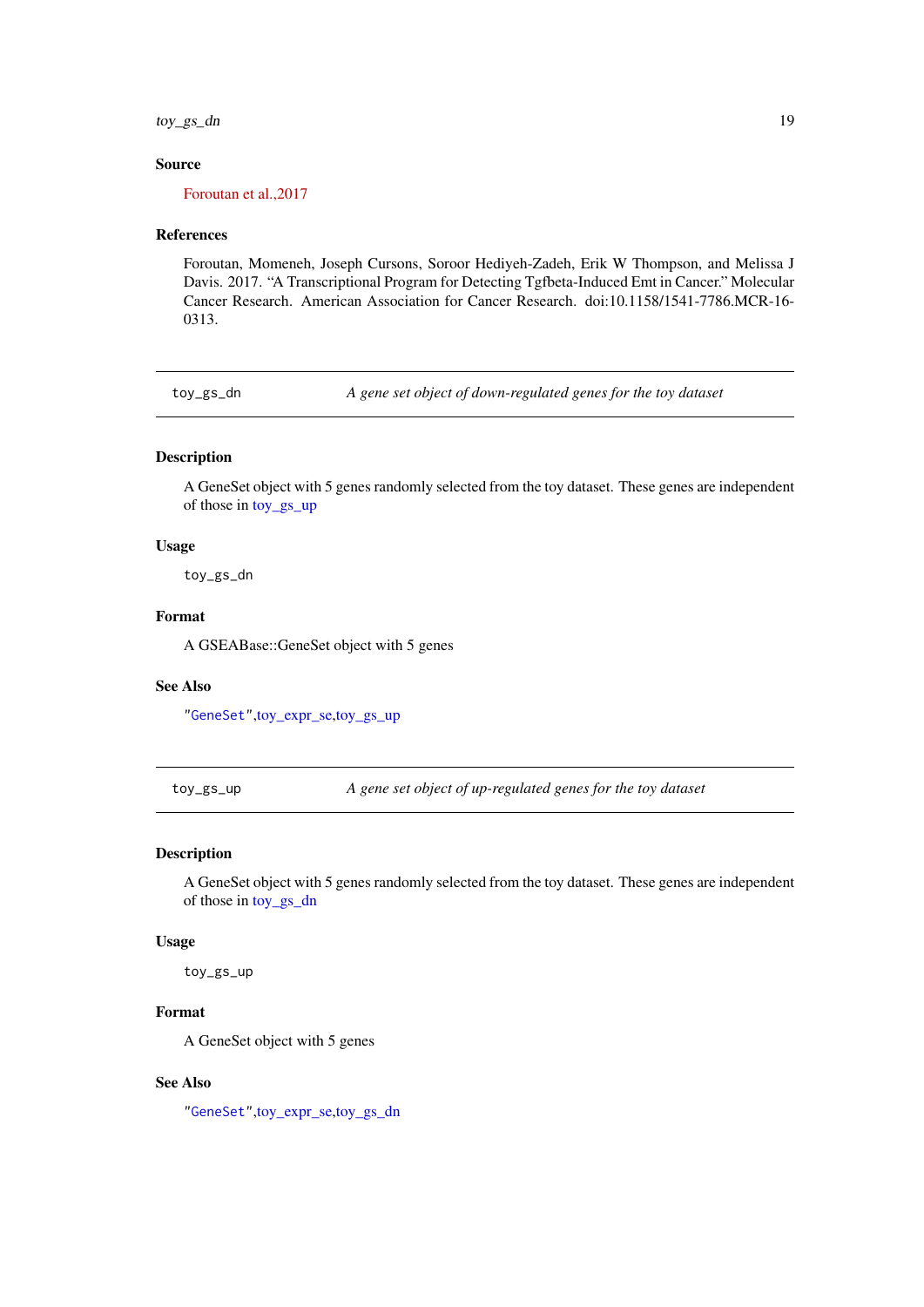# <span id="page-19-0"></span>Index

```
∗Topic datasets
    scoredf_ccle_epi, 12
    scoredf_ccle_mes, 13
    scoredf_tcga_epi, 13
    14
    tgfb_expr_10_se, 16
    tgfb_gs_dn, 17
    tgfb_gs_up, 18
    toy_expr_se, 18
    toy_gs_dn, 19
    toy_gs_up, 19
BiocParallel::bplapply(), 2
DGEList, 12
ExpressionSet, 12
generateNull, 2
generateNull(), 4, 7
generateNull,GeneSet,GeneSet-method
        (generateNull), 2
generateNull,GeneSet,missing-method
        (generateNull), 2
generateNull,vector,missing-method
        (generateNull), 2
generateNull,vector,vector-method
        (generateNull), 2
GeneSet, 6, 16–19
getPvals, 4
getPvals(), 7
multiScore, 5
multiScore,matrix,GeneSetCollection,GeneSetCo$1@@łqS60methodrix,GeneSet,missing-method
        (multiScore), 5
multiScore,matrix,GeneSetCollection,missing-meiMpleScore,matrix,vector,missing-method
        (multiScore), 5
multiScore,matrix,list,list-method
        (multiScore), 5
multiScore,matrix,list,missing-method
        (multiScore), 5
plotDispersion, 6
plotNull, 7
plotRankDensity, 8
                                               rank, 6, 12, 16
                                               rankGenes, 11
                                               scoredf_ccle_epi, 12, 13
                                               scoredf_ccle_mes, 12, 13
                                               scoredf_tcga_epi, 13, 14
                                               scoredf_tcga_mes, 14, 14
                                               simpleScore, 5, 15
                                               simpleScore(), 4–7, 12–14
                                               simpleScore,matrix,GeneSet,GeneSet-method
                                                        (simpleScore), 15
                                                        (simpleScore), 15
                                                        (simpleScore), 15
                                               simpleScore,matrix,vector,vector-method
                                                        (simpleScore), 15
                                               singscore, 16
                                               tgfb_expr_10_se, 16
```

```
plotRankDensity,ANY,GeneSet,GeneSet-method
        (plotRankDensity), 8
plotRankDensity,ANY,GeneSet,missing-method
        (plotRankDensity), 8
plotRankDensity,ANY,vector,missing-method
        (plotRankDensity), 8
plotRankDensity,ANY,vector,vector-method
        (plotRankDensity), 8
plotScoreLandscape, 9
plotScoreLandscape(), 10, 11
projectScoreLandscape, 10
```

```
rankGenes(), 3, 5, 8, 9, 15
rankGenes,data.frame-method
        (rankGenes), 11
rankGenes,DGEList-method (rankGenes), 11
rankGenes,ExpressionSet-method
        (rankGenes), 11
rankGenes,matrix-method (rankGenes), 11
rankGenes,SummarizedExperiment-method
        (rankGenes), 11
```

```
20
```

```
singscore-package (singscore), 16
SummarizedExperiment, 12
```

```
tgfb_gs_dn, 17, 18
```